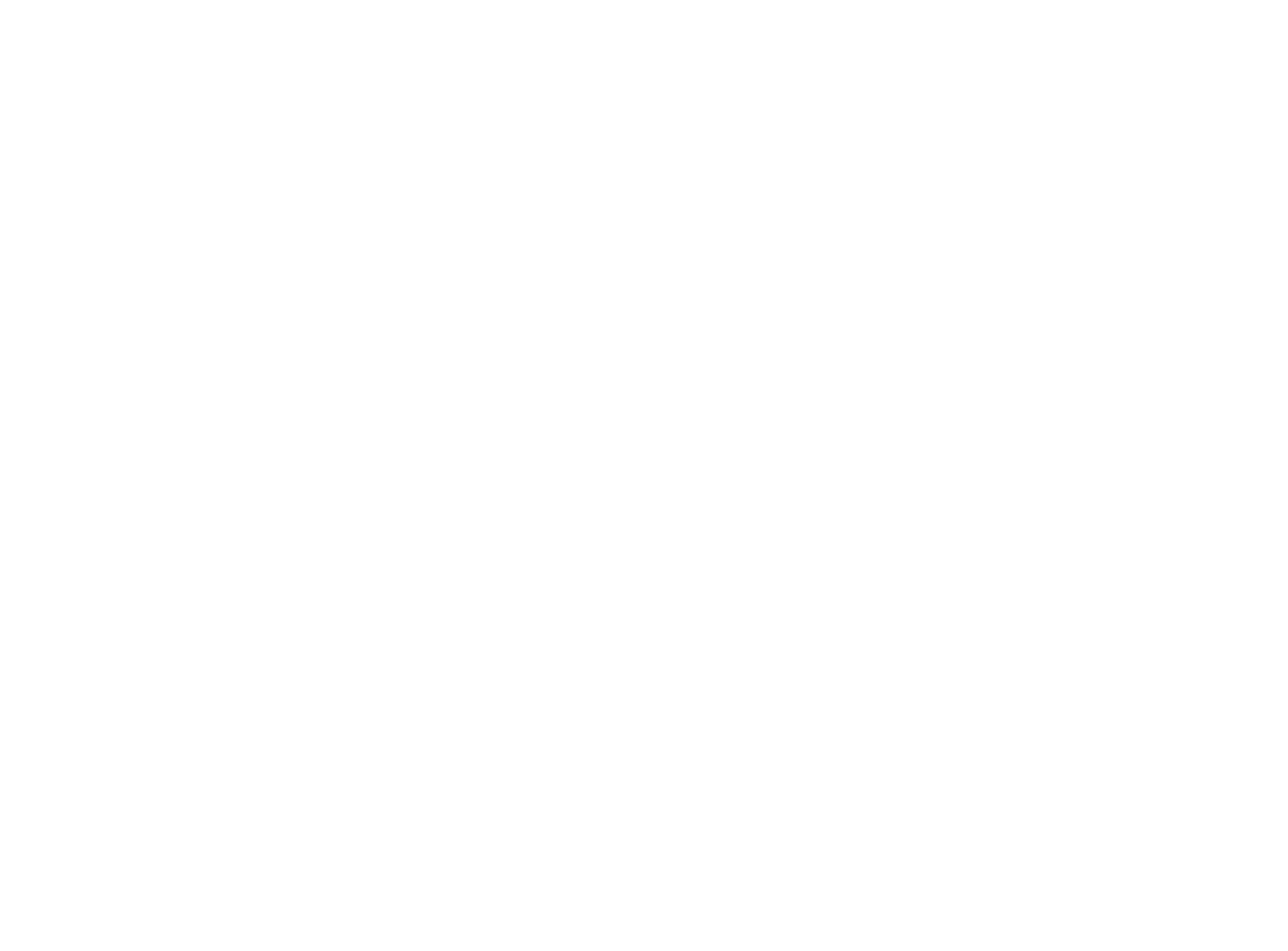#### CONSEJO PROVINCIAL DE EDUCACION Fecha de Emision:19/11/2022 JUNTA DE CLASIFICACION DE EDUCACION PRIMARIA Hora de Emision: 15:32:40

 ========================================================== Cargo : MAESTRO DE A¥O **MAGR** 

## LISTADO PROVISORIO DE DOCENTES INSCRIPTOS FUERA DE LA LOCALIDAD A¥O 2022.-

==========================================================

| NŞ<br>Ord. | Legaj o          | Apellido y Nombre            |              | <b>T</b> Puntos<br>Gral. | Local i dad<br>Solicitada | Domicilio                               | Local i dad del<br>Domicilio | Tel efono  |
|------------|------------------|------------------------------|--------------|--------------------------|---------------------------|-----------------------------------------|------------------------------|------------|
|            |                  |                              |              |                          |                           |                                         |                              |            |
|            | 10012            | TINTE MARISEL PASTORA        | - 9          | 55.85 FUENTES            | DEL COYLE                 | B EVA PERON DPTO 2                      | RIO TURBIO-J. DUFOUR         | 2966683614 |
|            | T <sub>26</sub>  | CHARLES I RENE CAROLINA      | 9            | 50.88 FUENTES            | DEL COYLE                 | TUCUMAN N 61 EDIF II 4 A                | LAS VEGAS                    | 2966489314 |
|            | T <sub>3</sub>   | NOGUEIRA CERVI¥O MONICA J 9  |              | 49.75 FUENTES            | DEL COYLE                 | 1 DE MAYO N 304                         | LAS HERAS                    | 2974255099 |
|            | 10174            | SANTANA GUTI ERREZ CARLOS 9  |              | 49.16 FUENTES            | DEL COYLE                 | PATAGONIA ARGENTINA N 14 - LOS ANTIGUOS | LOS ANTI GUOS                | 2976237618 |
|            | T <sub>62</sub>  | BARCOS GLADIS BEATRIZ        | -9           | 47.51 FUENTES            | DEL COYLE                 | MENDOZA 220                             | RIO GALLEGOS                 | 430506     |
|            | T 32             | CASTILLO ARECO OLGA ESTEL 9  |              | 47.33 FUENTES            | DEL COYLE                 | LIBERTAD 379                            | 28 NOV/ROSP/T. VI EJO        | 2966460339 |
|            | 38               | DAZA SONIA                   | 9            | 46.68 FUENTES            | DEL COYLE                 | B SAN BENITO MZA 430 LOTE 1             | RIO GALLEGOS                 | 15693424   |
|            | T 67             | AGUERO DI AZ LAURA I RIS     |              | 46.64 FUENTES            | DEL COYLE                 | MANZANA 226 LOTE 10                     | 28 NOV/ROSP/T. VI EJO        | 2966690534 |
| 9          | T 67             | DONAI RE MYRI AM MARCELA     | 9            | 46.19 FUENTES            | DEL COYLE                 | B 100 VI VI ENDAS CASA 93               | 28 NOV/ROSP/T. VI EJO        | 482737     |
| 10         | T 10             | NARANJO MARIANA BEATRIZ      | $\mathsf{Q}$ | 45.95 FUENTES            | DEL COYLE                 | OSVALDO PEREZ 402                       | RIO GALLEGOS                 | 2966638703 |
| 11         | T 39             | LARA GLORIA VIVIANA          | 9            | 45.62 FUENTES            | DEL COYLE                 | HORACIO PIRULO ALVARE4Z 464 CASA 70     | RIO GALLEGOS                 | 15552413   |
| 12         | T 19             | GOMEZ ANA LIA                | 9            | 45.47 FUENTES            | DEL COYLE                 | CORDOBA N 368 DPTO 6                    | RIO GALLEGOS                 | 436498     |
| 13         | T 67             | BEJARANO MIRTA MATILDE       | 9            | 45.28 FUENTES            | DEL COYLE                 | JUAN ENRIQUE FETTE N 2212               | 28 NOV/ROSP/T. VI EJO        | 2966560879 |
| 14         | T 39             | FLORES VILLAGRA GABRIELA 9   |              | 44.87 FUENTES            | DEL COYLE                 | B 46 VIV BALLARDINI 285                 | RIO GALLEGOS                 | 15524996   |
| 15         | T 84             | CARDENAS EDGARDO GUI LLERM 9 |              | 44.73 FUENTES            | DEL COYLE                 | B GUEMES MZA 188 C 06                   | LAS HERAS                    | 154744760  |
| 16         | T 78             | LEDESMA SANDRA ROSA          |              | 44.66 FUENTES            | DEL COYLE                 | OSCAR SMITH 229                         | RIO GALLEGOS                 | 2966693022 |
| 17         | T 91             | CUCCURU HUGO ERNESTO         | 9            | 44.21 FUENTES            | DEL COYLE                 | JOSE INGENIEROS N 2590 - PB "B"         | RIO GALLEGOS                 | 2966624002 |
| 18         | T 60             | CHOCOBAR REINA ISABEL        | 9            | 44.15 FUENTES            | DEL COYLE                 | B LOS LUPINOS - MZA 156 - LOTE 15       | RIO TURBIO-J. DUFOUR         | 2966671635 |
| 19         | T 60             | ARAVENA NEIVA EDI            |              | 43.97 FUENTES            | DEL COYLE                 | LAS LENGAS CASA N 1<br>B.               | RIO TURBIO-J. DUFOUR         | 421913     |
| 20         | TAD <sub>7</sub> | I TUARTE JORGE OSVALDO       |              | 43.88 FUENTES            | DEL COYLE                 | HI POLITO I RI GOYEN 1032               | 28 NOV/ROSP/T. VI EJO        | 15625231   |
| 21         | T 30             | OBANDO LI LI ANA CLAUDI A    | $\mathsf{Q}$ | 43.22 FUENTES            | DEL COYLE                 | B LOS TREBOLES CASA N 289               | RIO TURBIO-J. DUFOUR         | 2966630156 |
| 22         | T 30             | GONZALEZ MARIELA A           |              | 43.18 FUENTES            | DEL COYLE                 | AV. LOS MINEROS 71 B DON BOSCO          | RIO TURBIO-J. DUFOUR         | 2902410221 |
| 23         | 10036            | LOPEZ MEDRANO ALBA VIRGIN 9  |              | 42.76 FUENTES            | DEL COYLE                 | MUNSTER 148                             | LAS VEGAS                    | 3885717494 |
| 24         | T 53             | ORTEGA FANNY DEL CARMEN      | - 9          | 42.53 FUENTES            | DEL COYLE                 | B GUEMES MZA 198 SOLAR 8                | LAS HERAS                    | 154286490  |
| 25         | T 67             | PAUCH RAQUEL BEATRIZ         | 9            | 42.50 FUENTES            | DEL COYLE                 | LAS HERAS S/N                           | RIO TURBIO-J. DUFOUR         | 1162667610 |

Pagina: 1<br>Fecha de Emision: 19/11/2022<br>Hora de Emision: 15:32:40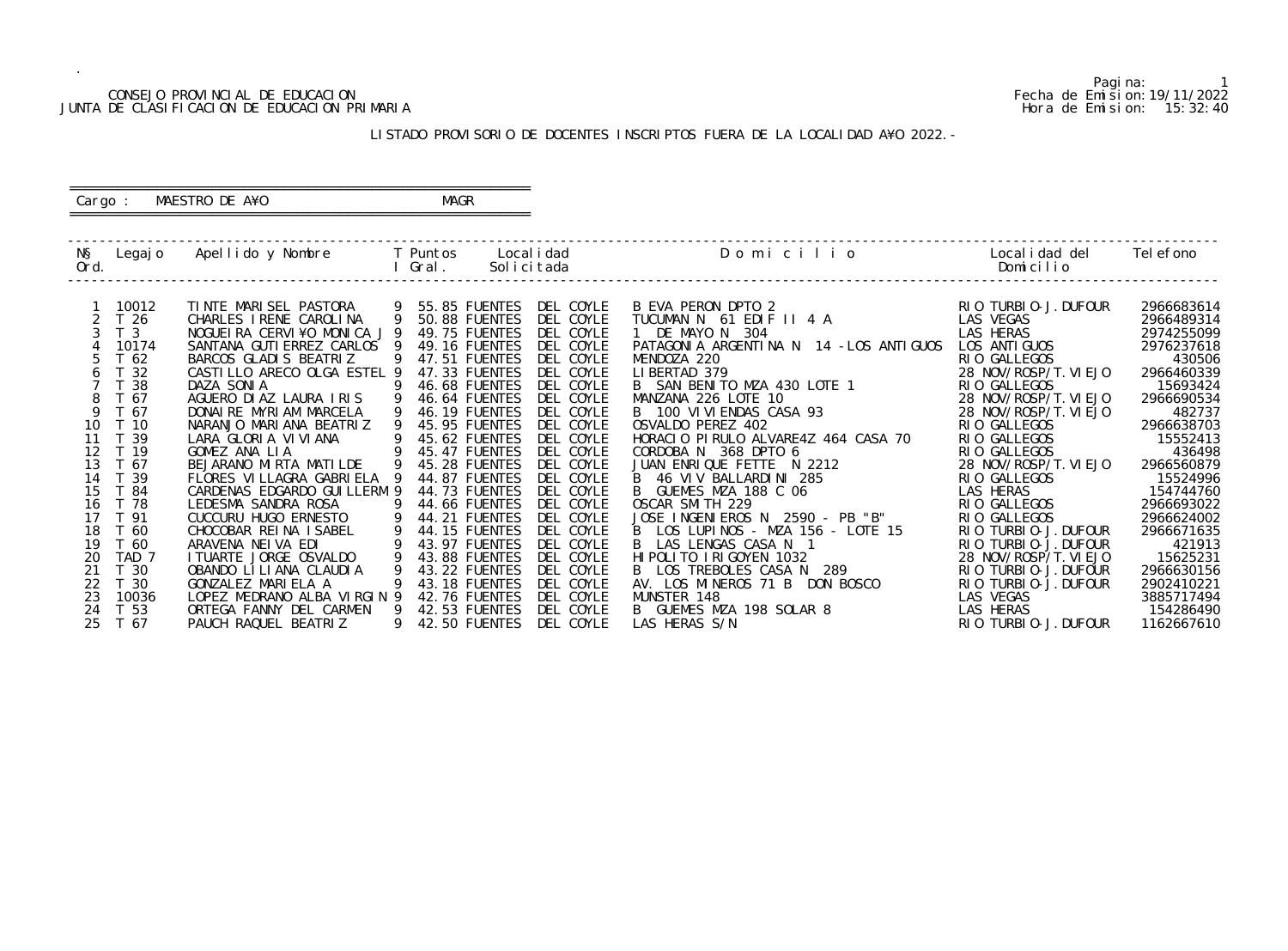#### CONSEJO PROVINCIAL DE EDUCACION Fecha de Emision:19/11/2022 JUNTA DE CLASIFICACION DE EDUCACION PRIMARIA Hora de Emision: 15:32:45

# ========================================================== Cargo : MAESTRO DE A¥O **MAGR**

## LISTADO PROVISORIO DE DOCENTES INSCRIPTOS FUERA DE LA LOCALIDAD A¥O 2022.-

==========================================================

| NŞ<br>Ord. | Legaj o          | Apellido y Nombre                         |                     | <b>T</b> Puntos<br>Gral.       | Local i dad<br>Solicitada | Domicilio                              | Local i dad del<br>Domicilio | Tel efono  |
|------------|------------------|-------------------------------------------|---------------------|--------------------------------|---------------------------|----------------------------------------|------------------------------|------------|
|            |                  |                                           |                     |                                |                           |                                        |                              |            |
| 26         | T 83             | NIEVA CECILIA DEL CARMEN 9                | 9                   | 42.32 FUENTES                  | DEL COYLE                 | PREFECTURA NAVAL 466                   | RIO GALLEGOS                 | 15521654   |
| 27         | 7827             | KRISTOF VALERIA                           |                     | 42.12 FUENTES                  | DEL COYLE                 | LOS POZOS 327                          | RIO GALLEGOS                 | 15538534   |
| 28         | 9637             | ORTIZ CALIVAR PAOLA YANIN 9               |                     | 41.88 FUENTES                  | DEL COYLE                 | LAGO DEL DESIERTO                      | EL CHALTEN                   | 493129     |
| 29         | TAD <sub>3</sub> | ESPINOZA CARLOS AUGUSTO D 9               |                     | 41.80 FUENTES                  | DEL COYLE                 | B LOS LUPINOS CASA N 15 MZA. 179       | RIO TURBIO-J. DUFOUR         | 2966488314 |
| 30         | T 58             | RISSO PATRON SELVA SUSANA 9               |                     | 41.54 FUENTES                  | DEL COYLE                 | JOSE INGENIEROS N 2590 - PTA. BAJA "B" | RIO GALLEGOS                 | 2966439591 |
| 31         | 10250            | LABAN MARISA ANDREA                       | - 9                 | 41.31 FUENTES                  | DEL COYLE                 | HI ELOS CONTINENTALES - CASA N<br>121  | RIO TURBIO-J. DUFOUR         | 2966674285 |
| 32<br>33   | 8511             | GI LABERT NORMA BEATRIZ                   | - 9                 | 41.29 FUENTES                  | DEL COYLE<br>DEL COYLE    | GOB LOLOS C4 Bø TREBOLES               | RIO TURBIO-J. DUFOUR         | 2902402042 |
|            | 4899             | SANTUCHO RAMON LUIS MARIA 9               |                     | 41.11 FUENTES                  |                           | B SAN BENITO MZ 82 LOTE 10             | LAS VEGAS                    | 15647463   |
| 34         | 8991             | GAI TAN ANALI A BETSABE                   | - 9<br>9            | 41.11 FUENTES                  | DEL COYLE                 | CALLE LA RIOJA 1322                    | 28 NOV/ROSP/T. VI EJO        | 15613143   |
| 35         | 10131            | NUNO CARLOS FIDEL                         |                     | 40.37 FUENTES                  | DEL COYLE                 | B NEWBERY CASA 10                      | RIO GALLEGOS                 | 2966596082 |
| 36         | 10609            | FIGUEROA LILIANA DEL VALL 9               |                     | 39.90 FUENTES                  | DEL COYLE                 | JUNCAL 636                             | RIO GALLEGOS                 | 2966601784 |
| 37         | 9048             | KORZENI ECKI NOEMI ROSA                   | - 9                 | 39.10 FUENTES                  | DEL COYLE                 | LOS COMARCOS 27 DTO A                  | RIO TURBIO-J. DUFOUR         | 421906     |
| 38<br>39   | 9671             | SUAREZ DI EGO ARI STI DE                  | 9<br>$\overline{9}$ | 38.92 FUENTES                  | DEL COYLE                 | CHACRA 73 B                            | 28 NOV/ROSP/T. VI EJO        | 3846411265 |
|            | 8417             | LEGUNDA JULIA PETRONA                     |                     | 38.88 FUENTES                  | DEL COYLE                 | RECONQUISTA 491                        | RIO GALLEGOS                 | 15660630   |
| 40         | 8742             | MARTINEZ ORTIZ MONICA ALE 9               |                     | 38.69 FUENTES                  | DEL COYLE                 | MZA 140 LOTE 4 AYRES ARGENTINOS        | LAS VEGAS                    | 2966224329 |
| 41         | 8556             | GONZA NI LDA DELICIA                      | -9                  | 38.20 FUENTES                  | DEL COYLE                 | KI RCHNER 16450                        | RIO GALLEGOS                 | 2902411384 |
| 42         | 9463             | ROJAS JORGE MARCELO                       | 9                   | 37.48 FUENTES<br>37.32 FUENTES | DEL COYLE                 | IDA KAPLUN 2341                        | RIO GALLEGOS                 | 2966318629 |
| 43         | 8864             | I BARRA EMILCE SOLEDAD DEL 9              |                     |                                | DEL COYLE                 | B LOS COMERCIOS CASA N 14              | RIO TURBIO-J. DUFOUR         | 15660185   |
| 44<br>45   | 10794            | TOLA NANCY MAVEL<br>MELGAREJO ANA BEATRIZ |                     | 36.68 FUENTES<br>36.24 FUENTES | DEL COYLE<br>DEL COYLE    | PIEDRA BUENA 346 DPTO 5                | RIO GALLEGOS                 | 2966596797 |
|            | 8865             |                                           | $\overline{9}$<br>9 |                                |                           | BØ MADRES A LA LUCHA MG E C 10         | RIO GALLEGOS                 | 2966651019 |
| 46         | 10114            | VI LLALBA PEDRO EDUARDO                   | 9                   | 35.77 FUENTES                  | DEL COYLE                 | B LOS ¥IRES 147                        | RIO TURBIO-J. DUFOUR         | 2966279962 |
| 47         | 7268             | CANTERO RAMONA BEATRIZ                    |                     | 35.36 FUENTES                  | DEL COYLE                 | MARADONA 361                           | RIO GALLEGOS                 | 2966468377 |
| 48         | 7342             | MATUS VI VI ANA ANDREA                    |                     | 35.16 FUENTES                  | DEL COYLE                 | AV. HIPOLITO IRIGOYEN 255              | 28 NOV/ROSP/T. VI EJO        | 2966568853 |
| 49         | 8045             | MOLINA JUANA MABEL                        | 9                   | 35.10 FUENTES                  | DEL COYLE                 | ESPA A 173                             | RIO GALLEGOS                 | 2966212165 |
| 50         | 9689             | ESPINOZA CLAUDIO FABIAN                   | 9                   | 35.03 FUENTES                  | DEL COYLE                 | CASA 15 - B LOS LUPINOS                | RIO TURBIO-J. DUFOUR         | 2966471968 |

Pagina: 2<br>Fecha de Emision: 19/11/2022<br>Hora de Emision: 15: 32: 45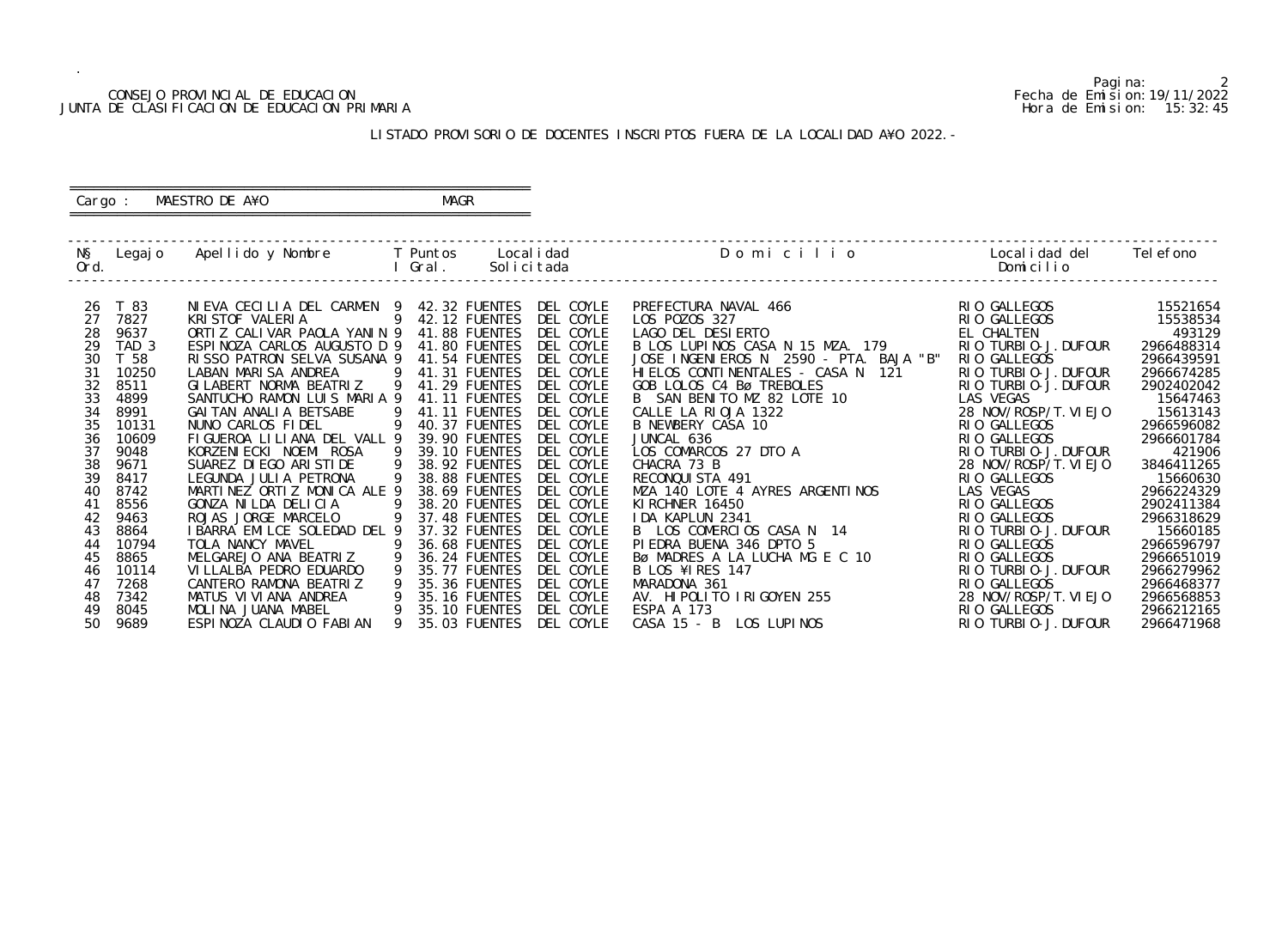#### CONSEJO PROVINCIAL DE EDUCACION Fecha de Emision:19/11/2022 JUNTA DE CLASIFICACION DE EDUCACION PRIMARIA Hora de Emision: 15:32:49

 ========================================================== Cargo : MAESTRO DE A¥O **MAGR** 

## LISTADO PROVISORIO DE DOCENTES INSCRIPTOS FUERA DE LA LOCALIDAD A¥O 2022.-

==========================================================

| NŞ   | Legaj o | Apellido y Nombre           |   | T Puntos             | Local i dad | Domicilio                            | Local i dad del       | Tel efono  |
|------|---------|-----------------------------|---|----------------------|-------------|--------------------------------------|-----------------------|------------|
| Ord. |         |                             |   | Gral.                | Solicitada  |                                      | Domicilio             |            |
|      |         |                             |   |                      |             |                                      |                       |            |
| -51  | 10725   | OVEJERO LORENA PAOLA        |   | 34.91 FUENTES        | DEL COYLE   | LA PAMPA 678                         | RIO TURBIO-J. DUFOUR  | 2966274259 |
| 52   | 9949    | CORDOBA JORGE LUIS          |   | 34.86 FUENTES        | DEL COYLE   | CA¥ADON LEON 303 P/A                 | RIO GALLEGOS          | 2966229135 |
| 53   | T 34    | DELGADO IRMA DEL VALLE      | 9 | 33.78 FUENTES        | DEL COYLE   | BøLAS AMERICAS MZ 406 S 20           | LAS HERAS             | 2974752559 |
| 54   | 8831    | GALARZA ARIEL HERNAN        | 9 | 33.63 FUENTES        | DEL COYLE   | PUEYRREDON 406                       | PUERTO SAN JULIAN     | 3855911121 |
| 55   | 11209   | GIMENEZ CARMEN DEL VALLE    | 9 | 33.52 FUENTES        | DEL COYLE   | BØCERRO DE LA CRUZ MZ 241 L 2        | RIO TURBIO-J. DUFOUR  | 3644718589 |
| 56   | 10701   | SERRANO CRISTIAN FABIAN     | 9 | 32.54 FUENTES        | DEL COYLE   | JUJUY 550                            | RIO GALLEGOS          | 2966592819 |
| 57   | 9276    | RIOS EDUARDO RAUL           | 9 | 32.35 FUENTES        | DEL COYLE   | ESTANCIA GLENCROSS                   | <b>GLEN CROSS</b>     | 3841411927 |
| 58   | 11315   | VIDAL ANTINOPAI OSCAR ALE 9 |   | 31.98 FUENTES        | DEL COYLE   | CECILIA GRIERSON 434                 | RIO GALLEGOS          | 2966598666 |
| 59   | 11042   | VERAZAY SAMANTA ELIZABETH 9 |   | 31.96 FUENTES        | DEL COYLE   | AYOHUMA 183                          | RIO GALLEGOS          | 2966538273 |
| 60   | 10963   | CORDOBA CARLOS ALBERTO      | 9 | 31.84 FUENTES        | DEL COYLE   | PJE SANTO TOMAS N 153                | RIO GALLEGOS          | 2966668048 |
| 61   | 11135   | REI NOSO SUSANA CAROLINA    | 9 | 31.71 FUENTES        | DEL COYLE   | LAS HERAS N 561 - 2 "A" - EDIFICIO 3 | RIO GALLEGOS          | 2966324955 |
| 62   | 11061   | COSTILLA IRMA ALEJANDRA     | 9 | 31.65 FUENTES        | DEL COYLE   | ALVEAR N 1350                        | RIO GALLEGOS          | 3876539303 |
| 63   | 11139   | FERREYRA LAURA CARINA       | 9 | 31.63 FUENTES        | DEL COYLE   | CEPEDA 710                           | RIO GALLEGOS          | 3644338304 |
| 64   | 11641   | ESPECHE GUI DO OMAR         | 9 | 31.17 FUENTES        | DEL COYLE   | HERNAN CORTEZ 1533                   | RIO GALLEGOS          | 3846401009 |
| 65   | 11721   | ORELLANA ROXANA BEATRIZ     |   | 30.92 FUENTES        | DEL COYLE   | 9 DE JULIO 85                        | RIO GALLEGOS          | 2966598422 |
| 66   | 11071   | VILLEGAS EMILIO HERNAN      | 9 | <b>29.64 FUENTES</b> | DEL COYLE   | AZCUENEGA 935                        | RIO GALLEGOS          | 2966321118 |
| 67   | 10200   | SALINAS MARIA RAQUEL        | 9 | 29.62 FUENTES        | DEL COYLE   | BATALLA PTO ARG 344                  | LAS VEGAS             | 3865538860 |
| 68   | 11627   | MAITA GRIMALDINA PATRICIA 9 |   | 29.51 FUENTES        | DEL COYLE   | POSADAS 486                          | RIO GALLEGOS          | 2966595348 |
| 69   | 11036   | ZAVALEY CORINA DEL TRANSI 9 |   | 29.03 FUENTES        | DEL COYLE   | 13 DE JULIO 384 B BELGRANO           | RIO GALLEGOS          | 2966597614 |
| 70   | 11039   | JUAREZ VICTOR HUGO          | 9 | 28.77 FUENTES        | DEL COYLE   | ALVEAR 1739                          | RIO GALLEGOS          | 3841413709 |
| 71   | 9719    | SILVA PAULA DEOLINDA        |   | <b>28.11 FUENTES</b> | DEL COYLE   | LAS HERAS MZA 13 Bø LOS ¥IRES        | 28 NOV/ROSP/T. VI EJO | 2966389398 |
| 72   | 11271   | RI ESTRA JOSE ESTEBAN       | 9 | <b>27.57 FUENTES</b> | DEL COYLE   | PIONERO SEMPRINI 2083                | RIO GALLEGOS          | 2966597833 |
| 73   | 11270   | RUIZ GABRIEL GERMAN         | 9 | 27.36 FUENTES        | DEL COYLE   | RAMON Y CAJAL 2397                   | RIO GALLEGOS          | 2966554135 |
| 74   | 11636   | TAMBLAY SABRINA ELIZABETH 9 |   | <b>27.19 FUENTES</b> | DEL COYLE   | BI CENTENARIO CALLE 29 Y 54          | RIO GALLEGOS          | 3825533216 |
| 75   | 10768   | VI LLALBA LORENA PAOLA      | 9 | <b>26.96 FUENTES</b> | DEL COYLE   | SAN LORENZO 538                      | RIO GALLEGOS          | 2966324553 |

Pagina: 3<br>Fecha de Emision: 19/11/2022<br>Hora de Emision: 15: 32: 49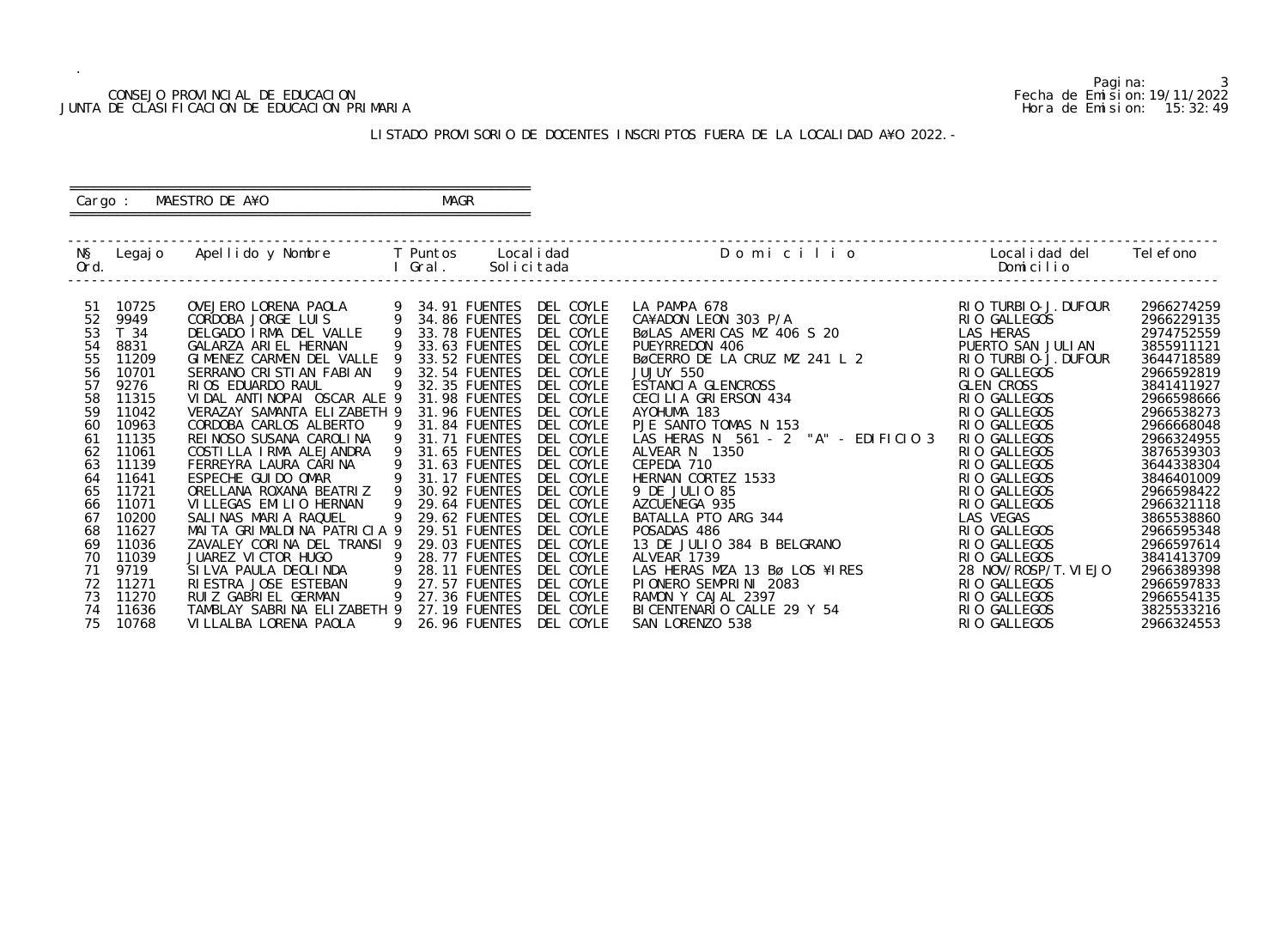## CONSEJO PROVINCIAL DE EDUCACION Fecha de Emision:19/11/2022 JUNTA DE CLASIFICACION DE EDUCACION PRIMARIA

Pagina: 4

|               | Localidad del                                                                                                                                                                                                                                                                                                             | Tel efono                                                                                                                                                            |
|---------------|---------------------------------------------------------------------------------------------------------------------------------------------------------------------------------------------------------------------------------------------------------------------------------------------------------------------------|----------------------------------------------------------------------------------------------------------------------------------------------------------------------|
| O             | Domicilio                                                                                                                                                                                                                                                                                                                 |                                                                                                                                                                      |
| <b>LENGAS</b> | TURBI 0-J. DUFOUR<br>RI 0<br><b>GALLEGOS</b><br>RI 0<br><b>GALLEGOS</b><br>RI 0<br><b>GALLEGOS</b><br>RI 0<br><b>GALLEGOS</b><br>RI 0<br><b>GALLEGOS</b><br>RI 0<br>TURBIO-J. DUFOUR<br>RI 0<br><b>GALLEGOS</b><br>RI 0<br>RIO TURBIO-J. DUFOUR<br>28 NOV/ROSP/T. VI EJO<br>28 NOV/ROSP/T. VI EJO<br>RIO TURBIO-J. DUFOUR | 2966328930<br>3825410590<br>2966231107<br>2966216931<br>3704288617<br>3825585217<br>2902506313<br>3624748795<br>3704898868<br>3855906407<br>3855839823<br>3826502424 |
| O             | ocalidad del.                                                                                                                                                                                                                                                                                                             | Tel efono                                                                                                                                                            |

| ES | RIO GALLEGOS<br>28 NOV/ROSP/T. VI EJO | 2966468377<br>2966389398 |
|----|---------------------------------------|--------------------------|
|    | $RIO$ TURBIO-J. DUFOUR                | 2966683614               |

 ========================================================== Cargo : MAESTRO DE A¥O **MAGR**  ========================================================== ------------------------------------------------------------------------------------------------------------------------------------------------- N§ Legajo Apellido y Nombre T Puntos Localidad D o m i c i l i o Localidad del Telefono Ord. I Gral. Solicitada Domicilio ------------------------------------------------------------------------------------------------------------------------------------------------- 76 11760 CASAS NORMA ROSA 9 26.95 FUENTES DEL COYLE CASA N 15 DPTO 2 - B LAS<br>77 11447 ALVAREZ GABRIELA JAQUELIN 9 26.65 FUENTES DEL COYLE ARTURO ILLIA 2415 77 11447 ALVAREZ GABRIELA JAQUELIN 9 26.65 FUENTES DEL COYLE ARTURO ILLIA 2415 RIO GALLEGOS 3825410590 78 11223 STRUSIAT PATRICIA ALEJAND 9 26.08 FUENTES DEL COYLE DELMIRA AGUSTINI 1543 RIO GALLEGOS 2966231107 79 11807 VALLEJOS ALEJANDRA MICAEL 9 25.31 FUENTES DEL COYLE CECILIA GRIERSON 434<br>80 11815 RODRIGUEZ MIRIAN RAMONA 9 25.09 FUENTES DEL COYLE COCHABAMBA 1032 80 11815 RODRIGUEZ MIRIAN RAMONA 9 25.09 FUENTES DEL COYLE COCHABAMBA 1032<br>81 11435 VERAZAY DAMIAN ISMAEL 9 24.44 FUENTES DEL COYLE ARTURO ILLIA 2415 81 11435 VERAZAY DAMIAN ISMAEL 9 24.44 FUENTES DEL COYLE ARTURO ILLIA 2415 RIO GALLEGOS 3825585217 82 11463 ALVAREZ LEONOR ANGELICA 9 23.14 FUENTES DEL COYLE EVA PERON 488 RIO TURBIO-J.DUFOUR 2902506313 83 12411 MEZA MARCO ANTONIO 9 20.08 FUENTES DEL COYLE ROGELIO IRURTIA 486 RIO GALLEGOS 3624748795 84 12328 MARIGUIN MARIA JOSE 9 18.74 FUENTES DEL COYLE BISLAS MALVINAS CALLE 2 199900011 RIO TURBIO-J.DUFOUR 3704898868 85 12498 GUTIERREZ SILVINA MICAELA 9 18.05 FUENTES DEL COYLE RIO NEGRO 478<br>86 12497 BRAVO CARLA FABIANA 9 17.95 FUENTES DEL COYLE RIO NEGRO478 86 12497 BRAVO CARLA FABIANA 9 17.95 FUENTES DEL COYLE RIO NEGRO478 28 NOV/ROSP/T.VIEJO 3855839823 87 12525 VILLARREAL CAMARGO DENIS 9 17.07 FUENTES DEL COYLE PUERTO DESEADO 636 RIO TURBIO-J.DUFOUR 3826502424 ========================================================== Cargo : MAESTRO INTERNADO ========================================================== ------------------------------------------------------------------------------------------------------------------------------------------------- N§ Legajo Apellido y Nombre T Puntos Localidad D o m i c i l i o Localidad del Telefono Ord. I Gral. Solicitada Domicilio ------------------------------------------------------------------------------------------------------------------------------------------------- 1 7268 CANTERO RAMONA BEATRIZ 9 34.36 FUENTES DEL COYLE MARADONA 361 RIO GALLEGOS 2966468377 2 9719 SILVA PAULA DEOLINDA 9 25.36 FUENTES DEL COYLE LAS HERAS MZA 13 Bø LOS ¥IRES 28 NOV/ROSP/T.VIEJO 2966389398 3 10012 TINTE MARISEL PASTORA 6 51.15 FUENTES DEL COYLE B EVA PERON DPTO 2 RIO TURBIO-J.DUFOUR 2966683614

#### LISTADO PROVISORIO DE DOCENTES INSCRIPTOS FUERA DE LA LOCALIDAD A¥O 2022.-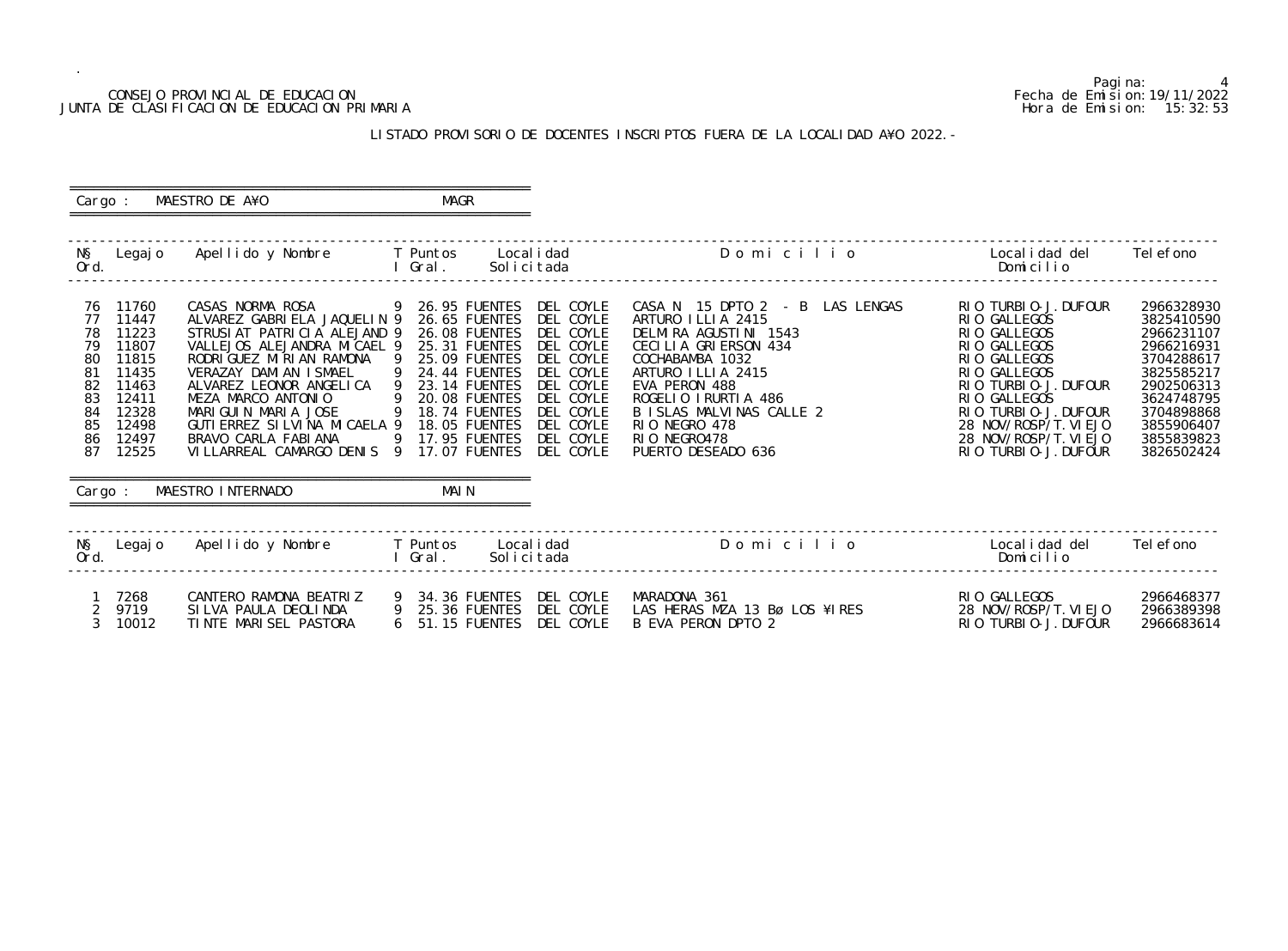#### CONSEJO PROVINCIAL DE EDUCACION Fecha de Emision:19/11/2022 JUNTA DE CLASIFICACION DE EDUCACION PRIMARIA Hora de Emision: 15:32:56

## ========================================================== Cargo : MAESTRO INTERNADO MAIN

## LISTADO PROVISORIO DE DOCENTES INSCRIPTOS FUERA DE LA LOCALIDAD A¥O 2022.-

==========================================================

| NŞ<br>Ord. | Legaj o          | Apellido y Nombre            |   | T Puntos<br>Gral. | Local i dad<br>Solicitada | Domicilio                                 | Local i dad del<br>Domicilio | Tel efono  |
|------------|------------------|------------------------------|---|-------------------|---------------------------|-------------------------------------------|------------------------------|------------|
|            | T 26             | CHARLES IRENE CAROLINA       |   | 6 45.88 FUENTES   | DEL COYLE                 | TUCUMAN N 61 EDIF II 4 A                  | LAS VEGAS                    | 2966489314 |
|            | 10174            | SANTANA GUTI ERREZ CARLOS 6  |   | 44.41 FUENTES     | DEL COYLE                 | PATAGONIA ARGENTINA N 14 - LOS ANTIGUOS   | LOS ANTI GUOS                | 2976237618 |
|            | T <sub>3</sub>   | NOGUEIRA CERVI¥O MONICA J 6  |   | 43.60 FUENTES     | DEL COYLE                 | 1 DE MAYO N 304                           | LAS HERAS                    | 2974255099 |
|            | T 32             | CASTILLO ARECO OLGA ESTEL 6  |   | 43.13 FUENTES     | DEL COYLE                 | LIBERTAD 379                              | 28 NOV/ROSP/T. VIEJO         | 2966460339 |
| 8          | T <sub>10</sub>  | NARANJO MARIANA BEATRIZ      |   | 42.95 FUENTES     | DEL COYLE                 | OSVALDO PEREZ 402                         | RIO GALLEGOS                 | 2966638703 |
| 9          | T 39             | LARA GLORIA VIVIANA          |   | 42.37 FUENTES     | DEL COYLE                 | HORACIO PIRULO ALVARE4Z 464 CASA 70       | RIO GALLEGOS                 | 15552413   |
| 10         | T 67             | AGUERO DIAZ LAURA IRIS       | 6 | 42.14 FUENTES     | DEL COYLE                 | MANZANA 226 LOTE 10                       | 28 NOV/ROSP/T. VI EJO        | 2966690534 |
| 11         | T 67             | DONAIRE MYRIAM MARCELA       |   | 41.94 FUENTES     | DEL COYLE                 | B 100 VI VI ENDAS CASA 93                 | 28 NOV/ROSP/T. VI EJO        | 482737     |
| 12         | T 78             | LEDESMA SANDRA ROSA          |   | 40.96 FUENTES     | DEL COYLE                 | OSCAR SMITH 229                           | RIO GALLEGOS                 | 2966693022 |
| 13         | T 91             | CUCCURU HUGO ERNESTO         | 6 | 40.61 FUENTES     | DEL COYLE                 | JOSE INGENIEROS N 2590 - PB "B"           | RIO GALLEGOS                 | 2966624002 |
| 14         | T 60             | ARAVENA NEIVA EDI            |   | 40.47 FUENTES     | DEL COYLE                 | LAS LENGAS CASA N 1                       | RIO TURBIO-J. DUFOUR         | 421913     |
| 15         | T 60             | CHOCOBAR REINA ISABEL        |   | 40.40 FUENTES     | DEL COYLE                 | LOS LUPINOS - MZA 156 - LOTE 15           | RIO TURBIO-J. DUFOUR         | 2966671635 |
| 16         | -38              | DAZA SONIA                   |   | 40.08 FUENTES     | DEL COYLE                 | B SAN BENITO MZA 430 LOTE 1               | RIO GALLEGOS                 | 15693424   |
| 17         | T 67             | BEJARANO MIRTA MATILDE       | 6 | 39.98 FUENTES     | DEL COYLE                 | JUAN ENRIQUE FETTE N 2212                 | 28 NOV/ROSP/T. VI EJO        | 2966560879 |
| 18         | T <sub>19</sub>  | GOMEZ ANA LIA                |   | 39.87 FUENTES     | DEL COYLE                 | CORDOBA N 368 DPTO 6                      | RIO GALLEGOS                 | 436498     |
| 19         | 10036            | LOPEZ MEDRANO ALBA VIRGIN 6  |   | 39.76 FUENTES     | DEL COYLE                 | MUNSTER 148                               | LAS VEGAS                    | 3885717494 |
| 20         | T 67             | PAUCH RAQUEL BEATRIZ         |   | 39.50 FUENTES     | DEL COYLE                 | LAS HERAS S/N                             | RIO TURBIO-J. DUFOUR         | 1162667610 |
| 21         | T 30             | GONZALEZ MARIELA A           | 6 | 38.93 FUENTES     | DEL COYLE                 | AV. LOS MINEROS 71 B DON BOSCO            | RIO TURBIO-J. DUFOUR         | 2902410221 |
| 22         | TAD <sub>7</sub> | I TUARTE JORGE OSVALDO       |   | 38.88 FUENTES     | DEL COYLE                 | HI POLITO I RI GOYEN 1032                 | 28 NOV/ROSP/T. VIEJO         | 15625231   |
| 23         | T 84             | CARDENAS EDGARDO GUI LLERM 6 |   | 38.68 FUENTES     | DEL COYLE                 | B GUEMES MZA 188 C 06                     | LAS HERAS                    | 154744760  |
| 24         | T 58             | RISSO PATRON SELVA SUSANA 6  |   | 38.54 FUENTES     | DEL COYLE                 | 2590 - PTA. BAJA "B"<br>JOSE INGENIEROS N | RIO GALLEGOS                 | 2966439591 |
| 25         | 9637             | ORTIZ CALIVAR PAOLA YANIN 6  |   | 38.38 FUENTES     | DEL COYLE                 | LAGO DEL DESIERTO                         | EL CHALTEN                   | 493129     |
| 26         | 4899             | SANTUCHO RAMON LUIS MARIA 6  |   | 38.11 FUENTES     | DEL COYLE                 | SAN BENITO MZ 82 LOTE 10                  | LAS VEGAS                    | 15647463   |
| 27         | T 53             | ORTEGA FANNY DEL CARMEN      |   | 38.03 FUENTES     | DEL COYLE                 | GUEMES MZA 198 SOLAR 8                    | LAS HERAS                    | 154286490  |
| 28         | 8511             | GI LABERT NORMA BEATRIZ      |   | 37.79 FUENTES     | DEL COYLE                 | GOB LOLOS C4 Bø TREBOLES                  | RIO TURBIO-J. DUFOUR         | 2902402042 |

5<br>Fecha de Emision: 19/11/2022<br>Hora de Emision: 15: 32: 56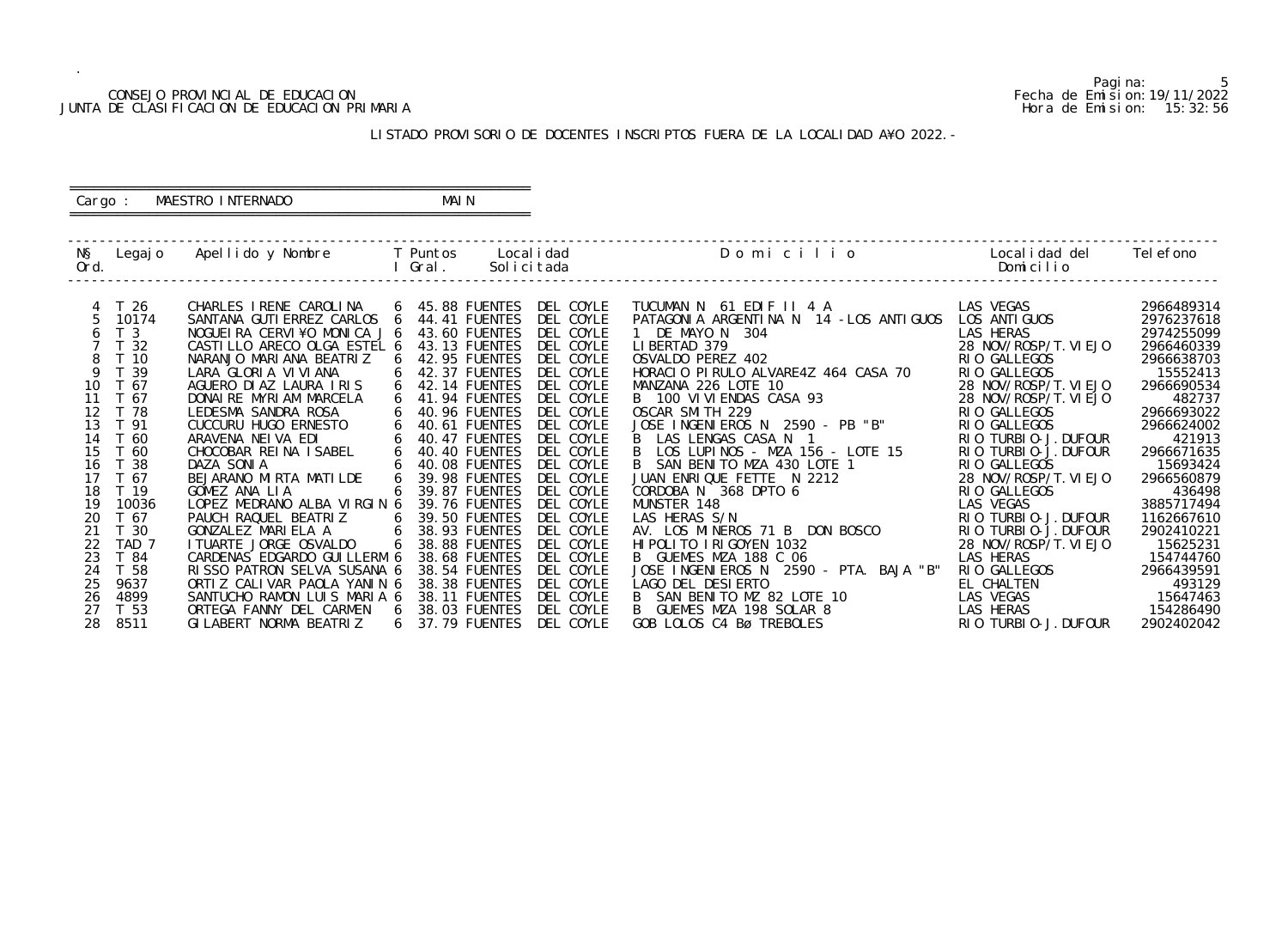#### CONSEJO PROVINCIAL DE EDUCACION Fecha de Emision:19/11/2022 JUNTA DE CLASIFICACION DE EDUCACION PRIMARIA Hora de Emision: 15:32:59

## ========================================================== Cargo : MAESTRO INTERNADO MAIN

## LISTADO PROVISORIO DE DOCENTES INSCRIPTOS FUERA DE LA LOCALIDAD A¥O 2022.-

==========================================================

| Legaj o | Apellido y Nombre                                                                                              |                                                                                                                                                                                                                                                  |                                                                                                                             |                                                                                                                                                                                                                                   | Domicilio                                                                                                                                                                                                                                                                                                     | Local i dad del<br>Domicilio                                                                                                                                                                                                                                                                   | Tel efono                                                                                                                                                                                                                               |
|---------|----------------------------------------------------------------------------------------------------------------|--------------------------------------------------------------------------------------------------------------------------------------------------------------------------------------------------------------------------------------------------|-----------------------------------------------------------------------------------------------------------------------------|-----------------------------------------------------------------------------------------------------------------------------------------------------------------------------------------------------------------------------------|---------------------------------------------------------------------------------------------------------------------------------------------------------------------------------------------------------------------------------------------------------------------------------------------------------------|------------------------------------------------------------------------------------------------------------------------------------------------------------------------------------------------------------------------------------------------------------------------------------------------|-----------------------------------------------------------------------------------------------------------------------------------------------------------------------------------------------------------------------------------------|
|         |                                                                                                                |                                                                                                                                                                                                                                                  |                                                                                                                             |                                                                                                                                                                                                                                   |                                                                                                                                                                                                                                                                                                               |                                                                                                                                                                                                                                                                                                |                                                                                                                                                                                                                                         |
|         |                                                                                                                |                                                                                                                                                                                                                                                  |                                                                                                                             |                                                                                                                                                                                                                                   |                                                                                                                                                                                                                                                                                                               |                                                                                                                                                                                                                                                                                                | 15613143                                                                                                                                                                                                                                |
|         |                                                                                                                |                                                                                                                                                                                                                                                  |                                                                                                                             |                                                                                                                                                                                                                                   |                                                                                                                                                                                                                                                                                                               |                                                                                                                                                                                                                                                                                                | 2966596082                                                                                                                                                                                                                              |
|         |                                                                                                                |                                                                                                                                                                                                                                                  |                                                                                                                             |                                                                                                                                                                                                                                   |                                                                                                                                                                                                                                                                                                               |                                                                                                                                                                                                                                                                                                | 2966630156                                                                                                                                                                                                                              |
|         |                                                                                                                |                                                                                                                                                                                                                                                  |                                                                                                                             |                                                                                                                                                                                                                                   |                                                                                                                                                                                                                                                                                                               |                                                                                                                                                                                                                                                                                                | 15521654                                                                                                                                                                                                                                |
|         |                                                                                                                |                                                                                                                                                                                                                                                  |                                                                                                                             |                                                                                                                                                                                                                                   |                                                                                                                                                                                                                                                                                                               |                                                                                                                                                                                                                                                                                                | 2966674285                                                                                                                                                                                                                              |
|         |                                                                                                                |                                                                                                                                                                                                                                                  |                                                                                                                             |                                                                                                                                                                                                                                   |                                                                                                                                                                                                                                                                                                               |                                                                                                                                                                                                                                                                                                | 2966224329                                                                                                                                                                                                                              |
|         |                                                                                                                |                                                                                                                                                                                                                                                  |                                                                                                                             |                                                                                                                                                                                                                                   |                                                                                                                                                                                                                                                                                                               |                                                                                                                                                                                                                                                                                                | 15660630                                                                                                                                                                                                                                |
|         |                                                                                                                |                                                                                                                                                                                                                                                  |                                                                                                                             |                                                                                                                                                                                                                                   |                                                                                                                                                                                                                                                                                                               |                                                                                                                                                                                                                                                                                                | 15538534                                                                                                                                                                                                                                |
|         |                                                                                                                |                                                                                                                                                                                                                                                  |                                                                                                                             |                                                                                                                                                                                                                                   |                                                                                                                                                                                                                                                                                                               |                                                                                                                                                                                                                                                                                                | 2966601784                                                                                                                                                                                                                              |
|         |                                                                                                                | 6                                                                                                                                                                                                                                                |                                                                                                                             |                                                                                                                                                                                                                                   |                                                                                                                                                                                                                                                                                                               |                                                                                                                                                                                                                                                                                                | 2902411384                                                                                                                                                                                                                              |
|         |                                                                                                                |                                                                                                                                                                                                                                                  |                                                                                                                             |                                                                                                                                                                                                                                   |                                                                                                                                                                                                                                                                                                               |                                                                                                                                                                                                                                                                                                | 2966318629                                                                                                                                                                                                                              |
|         |                                                                                                                |                                                                                                                                                                                                                                                  |                                                                                                                             |                                                                                                                                                                                                                                   |                                                                                                                                                                                                                                                                                                               |                                                                                                                                                                                                                                                                                                | 15657700                                                                                                                                                                                                                                |
|         | HEREDIA STELLA MARIS                                                                                           | 6                                                                                                                                                                                                                                                | 33.05 FUENTES                                                                                                               |                                                                                                                                                                                                                                   | <b>MI TRE 405</b>                                                                                                                                                                                                                                                                                             | RIO GALLEGOS                                                                                                                                                                                                                                                                                   | 2966434617                                                                                                                                                                                                                              |
|         |                                                                                                                |                                                                                                                                                                                                                                                  |                                                                                                                             |                                                                                                                                                                                                                                   |                                                                                                                                                                                                                                                                                                               |                                                                                                                                                                                                                                                                                                | 3846411265                                                                                                                                                                                                                              |
| 8864    |                                                                                                                |                                                                                                                                                                                                                                                  | 32.52 FUENTES                                                                                                               | DEL COYLE                                                                                                                                                                                                                         | B LOS COMERCIOS CASA N 14                                                                                                                                                                                                                                                                                     | RIO TURBIO-J. DUFOUR                                                                                                                                                                                                                                                                           | 15660185                                                                                                                                                                                                                                |
| 9048    | KORZENI ECKI NOEMI ROSA                                                                                        |                                                                                                                                                                                                                                                  | 32.40 FUENTES                                                                                                               | DEL COYLE                                                                                                                                                                                                                         | LOS COMARCOS 27 DTO A                                                                                                                                                                                                                                                                                         | RIO TURBIO-J. DUFOUR                                                                                                                                                                                                                                                                           | 421906                                                                                                                                                                                                                                  |
| 9949    | CORDOBA JORGE LUIS                                                                                             |                                                                                                                                                                                                                                                  | 31.41 FUENTES                                                                                                               |                                                                                                                                                                                                                                   | CA¥ADON LEON 303 P/A                                                                                                                                                                                                                                                                                          | RIO GALLEGOS                                                                                                                                                                                                                                                                                   | 2966229135                                                                                                                                                                                                                              |
| 9689    | ESPINOZA CLAUDIO FABIAN                                                                                        |                                                                                                                                                                                                                                                  | 30.78 FUENTES                                                                                                               | DEL COYLE                                                                                                                                                                                                                         | CASA 15 - B LOS LUPINOS                                                                                                                                                                                                                                                                                       | RIO TURBIO-J. DUFOUR                                                                                                                                                                                                                                                                           | 2966471968                                                                                                                                                                                                                              |
| 10114   | VI LLALBA PEDRO EDUARDO                                                                                        |                                                                                                                                                                                                                                                  | 30.52 FUENTES                                                                                                               | DEL COYLE                                                                                                                                                                                                                         | <b>B LOS ¥IRES 147</b>                                                                                                                                                                                                                                                                                        | RIO TURBIO-J. DUFOUR                                                                                                                                                                                                                                                                           | 2966279962                                                                                                                                                                                                                              |
| 8865    | MELGAREJO ANA BEATRIZ                                                                                          |                                                                                                                                                                                                                                                  | 29.99 FUENTES                                                                                                               | DEL COYLE                                                                                                                                                                                                                         | BØ MADRES A LA LUCHA MG E C 10                                                                                                                                                                                                                                                                                | RIO GALLEGOS                                                                                                                                                                                                                                                                                   | 2966651019                                                                                                                                                                                                                              |
| 8831    | GALARZA ARIEL HERNAN                                                                                           | 6                                                                                                                                                                                                                                                | 29.88 FUENTES                                                                                                               | DEL COYLE                                                                                                                                                                                                                         | PUEYRREDON 406                                                                                                                                                                                                                                                                                                | PUERTO SAN JULIAN                                                                                                                                                                                                                                                                              | 3855911121                                                                                                                                                                                                                              |
| 9276    | RIOS EDUARDO RAUL                                                                                              |                                                                                                                                                                                                                                                  | 29.35 FUENTES                                                                                                               | DEL COYLE                                                                                                                                                                                                                         | ESTANCIA GLENCROSS                                                                                                                                                                                                                                                                                            | <b>GLEN CROSS</b>                                                                                                                                                                                                                                                                              | 3841411927                                                                                                                                                                                                                              |
| 11042   |                                                                                                                |                                                                                                                                                                                                                                                  | 28.96 FUENTES                                                                                                               | DEL COYLE                                                                                                                                                                                                                         | AYOHUMA 183                                                                                                                                                                                                                                                                                                   | RIO GALLEGOS                                                                                                                                                                                                                                                                                   | 2966538273                                                                                                                                                                                                                              |
| T 34    | DELGADO IRMA DEL VALLE                                                                                         |                                                                                                                                                                                                                                                  | 28.78 FUENTES                                                                                                               | DEL COYLE                                                                                                                                                                                                                         | BøLAS AMERICAS MZ 406 S 20                                                                                                                                                                                                                                                                                    | LAS HERAS                                                                                                                                                                                                                                                                                      | 2974752559                                                                                                                                                                                                                              |
| 11135   | REI NOSO SUSANA CAROLINA                                                                                       |                                                                                                                                                                                                                                                  | 28.71 FUENTES                                                                                                               | DEL COYLE                                                                                                                                                                                                                         | LAS HERAS N $561 - 2$ "A" - EDIFICIO 3                                                                                                                                                                                                                                                                        | RIO GALLEGOS                                                                                                                                                                                                                                                                                   | 2966324955                                                                                                                                                                                                                              |
|         | 8991<br>10131<br>T 30<br>T 83<br>10250<br>8742<br>8417<br>7827<br>10609<br>8556<br>9463<br>9231<br>200<br>9671 | GAI TAN ANALI A BETSABE<br>NUNO CARLOS FIDEL<br>OBANDO LI LI ANA CLAUDI A<br>LABAN MARISA ANDREA<br>LEGUNDA JULIA PETRONA<br>KRISTOF VALERIA<br>GONZA NILDA DELICIA<br>ROJAS JORGE MARCELO<br>MANSILLA VALERIA NOEMI<br>SUAREZ DI EGO ARI STI DE | NIEVA CECILIA DEL CARMEN<br>MARTINEZ ORTIZ MONICA ALE 6<br>6<br>I BARRA EMILCE SOLEDAD DEL 6<br>VERAZAY SAMANTA ELIZABETH 6 | T Puntos<br>Gral .<br>37.37 FUENTES<br>6<br>6<br>6<br>35.69 FUENTES<br>6<br>35.62 FUENTES<br>FIGUEROA LILIANA DEL VALL 6<br>35.40 FUENTES<br>35.20 FUENTES<br>34.23 FUENTES<br>6<br>33.26 FUENTES<br>6<br>32.92 FUENTES<br>6<br>6 | Local i dad<br>Solicitada<br>6 37.61 FUENTES DEL COYLE<br>DEL COYLE<br>37.22 FUENTES DEL COYLE<br>DEL COYLE<br>37.07 FUENTES<br>DEL COYLE<br>36.31 FUENTES<br>DEL COYLE<br>35.63 FUENTES<br>DEL COYLE<br>DEL COYLE<br>DEL COYLE<br>DEL COYLE<br>DEL COYLE<br>DEL COYLE<br>DEL COYLE<br>DEL COYLE<br>DEL COYLE | CALLE LA RIOJA 1322<br>B NEWBERY CASA 10<br>B LOS TREBOLES CASA N 289<br>PREFECTURA NAVAL 466<br>HIELOS CONTINENTALES - CASA N 121<br>MZA 140 LOTE 4 AYRES ARGENTINOS<br>RECONQUISTA 491<br>LOS POZOS 327<br>JUNCAL 636<br>KI RCHNER 16450<br>IDA KAPLUN 2341<br>JARAMI LLO 287<br>CHACRA 73 B | 28 NOV/ROSP/T. VI EJO<br>RIO GALLEGOS<br>RIO TURBIO-J. DUFOUR<br>RIO GALLEGOS<br>RIO TURBIO-J. DUFOUR<br>LAS VEGAS<br>RIO GALLEGOS<br>RIO GALLEGOS<br>RIO GALLEGOS<br>RIO GALLEGOS<br>RIO GALLEGOS<br>LAS VEGAS<br>28 NOV/ROSP/T. VIEJO |

6<br>Fecha de Emision: 19/11/2022<br>Hora de Emision: 15: 32: 59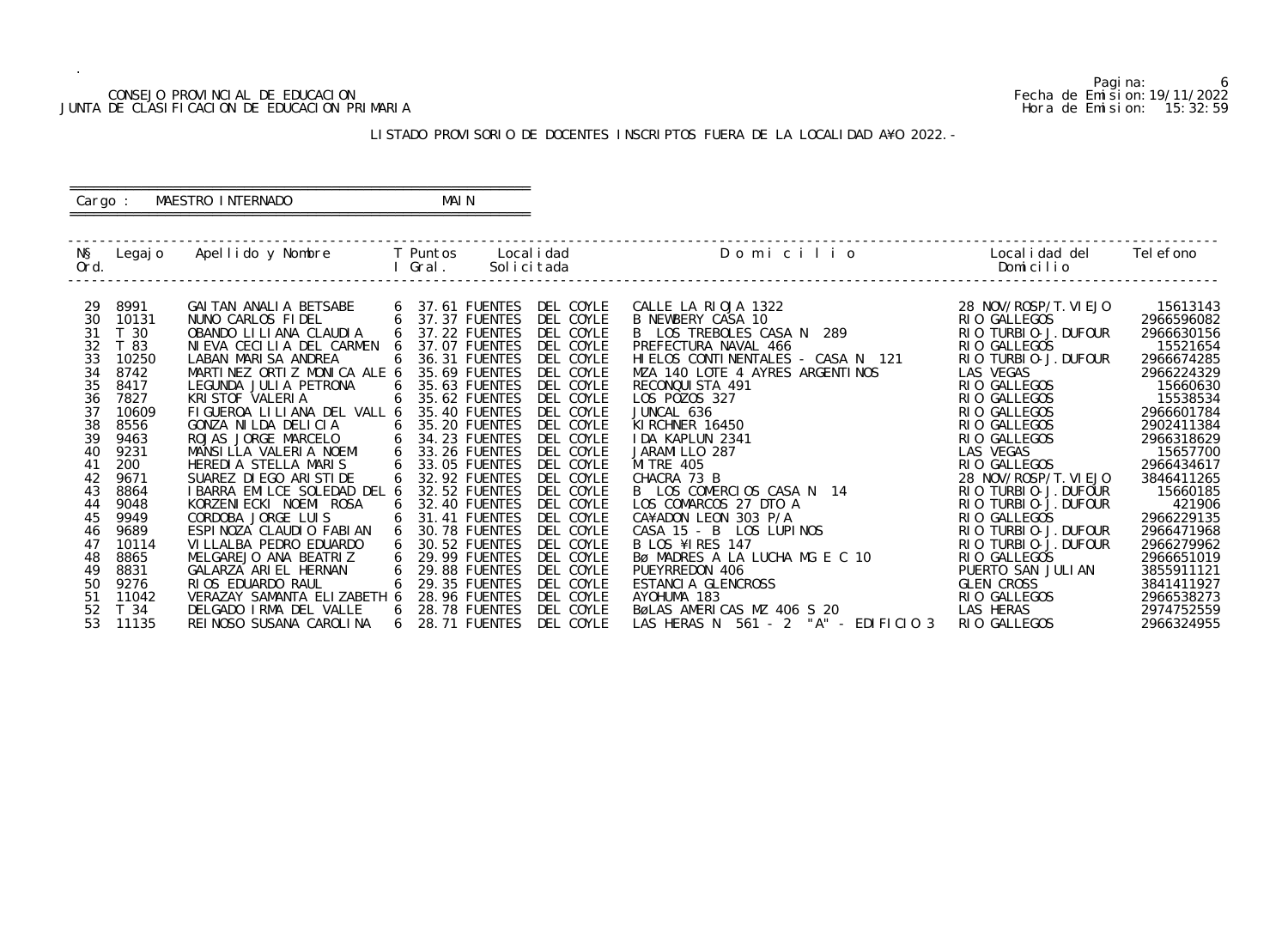#### CONSEJO PROVINCIAL DE EDUCACION Fecha de Emision:19/11/2022 JUNTA DE CLASIFICACION DE EDUCACION PRIMARIA Hora de Emision: 15:33:00

# ========================================================== Cargo : MAESTRO INTERNADO MAIN

## LISTADO PROVISORIO DE DOCENTES INSCRIPTOS FUERA DE LA LOCALIDAD A¥O 2022.-

==========================================================

| NŞ<br>Ord.                       | Legaj o                                            | Apellido y Nombre                                                                                                                                                     | <b>Example T</b> Puntos<br>I Gral.                                                                                            | Local i dad<br>Solicitada                                                  | Domicilio                                                                                                                           | Local i dad del<br>Domicilio                                                                                         | Tel efono                                                                        |
|----------------------------------|----------------------------------------------------|-----------------------------------------------------------------------------------------------------------------------------------------------------------------------|-------------------------------------------------------------------------------------------------------------------------------|----------------------------------------------------------------------------|-------------------------------------------------------------------------------------------------------------------------------------|----------------------------------------------------------------------------------------------------------------------|----------------------------------------------------------------------------------|
| 54<br>55<br>56<br>57<br>58<br>59 | 11315<br>11139<br>11721<br>11061<br>11209<br>11036 | VIDAL ANTINOPAI OSCAR ALE 6<br>FERREYRA LAURA CARINA<br>ORELLANA ROXANA BEATRIZ<br>COSTILLA IRMA ALEJANDRA<br>GIMENEZ CARMEN DEL VALLE<br>ZAVALEY CORINA DEL TRANSI 6 | 28.48 FUENTES<br>28.08 FUENTES<br>6<br>27.67 FUENTES<br>6<br>27.40 FUENTES<br><b>26.72 FUENTES</b><br>- 6<br>26.03 FUENTES    | DEL COYLE<br>DEL COYLE<br>DEL COYLE<br>DEL COYLE<br>DEL COYLE<br>DEL COYLE | CECILIA GRIERSON 434<br>CEPEDA 710<br>9 DE JULIO 85<br>ALVEAR N 1350<br>BØCERRO DE LA CRUZ MZ 241 L 2<br>13 DE JULIO 384 B BELGRANO | RIO GALLEGOS<br>RIO GALLEGOS<br>RIO GALLEGOS<br>RIO GALLEGOS<br>RIO TURBIO-J. DUFOUR<br>RIO GALLEGOS                 | 2966598666<br>3644338304<br>2966598422<br>3876539303<br>3644718589<br>2966597614 |
| 60<br>61<br>62<br>63<br>64       | 11071<br>11039<br>11271<br>11641<br>11447          | VI LLEGAS EMILIO HERNAN<br>JUAREZ VICTOR HUGO<br>RI ESTRA JOSE ESTEBAN<br>ESPECHE GUI DO OMAR<br>ALVAREZ GABRIELA JAQUELIN 6                                          | 25.89 FUENTES<br><b>25.77 FUENTES</b><br>6<br>24.32 FUENTES<br>6<br><b>24.12 FUENTES</b><br>6<br>23.65 FUENTES                | DEL COYLE<br>DEL COYLE<br>DEL COYLE<br>DEL COYLE<br>DEL COYLE              | AZCUENEGA 935<br>ALVEAR 1739<br>PIONERO SEMPRINI 2083<br>HERNAN CORTEZ 1533<br>ARTURO ILLIA 2415                                    | RIO GALLEGOS<br>RIO GALLEGOS<br>RIO GALLEGOS<br>RIO GALLEGOS<br>RIO GALLEGOS                                         | 2966321118<br>3841413709<br>2966597833<br>3846401009<br>3825410590               |
| 65<br>66<br>67<br>68<br>69<br>70 | 10701<br>10768<br>11636<br>11270<br>11223<br>11807 | SERRANO CRISTIAN FABIAN<br>VI LLALBA LORENA PAOLA<br>TAMBLAY SABRINA ELIZABETH 6<br>RUIZ GABRIEL GERMAN<br>STRUSIAT PATRICIA ALEJAND 6<br>VALLEJOS ALEJANDRA MICAEL 6 | 23.24 FUENTES<br>6<br><b>22.71 FUENTES</b><br>22.04 FUENTES<br>21.76 FUENTES<br>6<br>21.58 FUENTES<br>21.31 FUENTES           | DEL COYLE<br>DEL COYLE<br>DEL COYLE<br>DEL COYLE<br>DEL COYLE<br>DEL COYLE | JUJUY 550<br>SAN LORENZO 538<br>BI CENTENARIO CALLE 29 Y 54<br>RAMON Y CAJAL 2397<br>DELMIRA AGUSTINI 1543<br>CECILIA GRIERSON 434  | RIO GALLEGOS<br>RIO GALLEGOS<br>RIO GALLEGOS<br>RIO GALLEGOS<br>RIO GALLEGOS<br>RIO GALLEGOS                         | 2966592819<br>2966324553<br>3825533216<br>2966554135<br>2966231107<br>2966216931 |
| 71<br>72<br>73<br>74<br>75<br>76 | 11224<br>11815<br>11435<br>12498<br>12497<br>12525 | CORONEL DAVID RAUL<br>RODRI GUEZ MI RI AN RAMONA<br>VERAZAY DAMI AN I SMAEL<br>GUTI ERREZ SI LVI NA MI CAELA 6<br>BRAVO CARLA FABIANA<br>VILLARREAL CAMARGO DENIS 6   | 21.15 FUENTES<br>6<br>6<br>21.00 FUENTES<br>20.89 FUENTES<br>6<br>15.05 FUENTES<br><b>14.70 FUENTES</b><br>6<br>13.82 FUENTES | DEL COYLE<br>DEL COYLE<br>DEL COYLE<br>DEL COYLE<br>DEL COYLE<br>DEL COYLE | DELMIRA AGUSTINI 1543<br>COCHABAMBA 1032<br>ARTURO ILLIA 2415<br>RIO NEGRO 478<br>RIO NEGRO478<br>PUERTO DESEADO 636                | RIO GALLEGOS<br>RIO GALLEGOS<br>RIO GALLEGOS<br>28 NOV/ROSP/T. VIEJO<br>28 NOV/ROSP/T. VIEJO<br>RIO TURBIO-J. DUFOUR | 2966619923<br>3704288617<br>3825585217<br>3855906407<br>3855839823<br>3826502424 |

Pagina: 7<br>Fecha de Emision: 19/11/2022<br>Hora de Emision: 15:33:00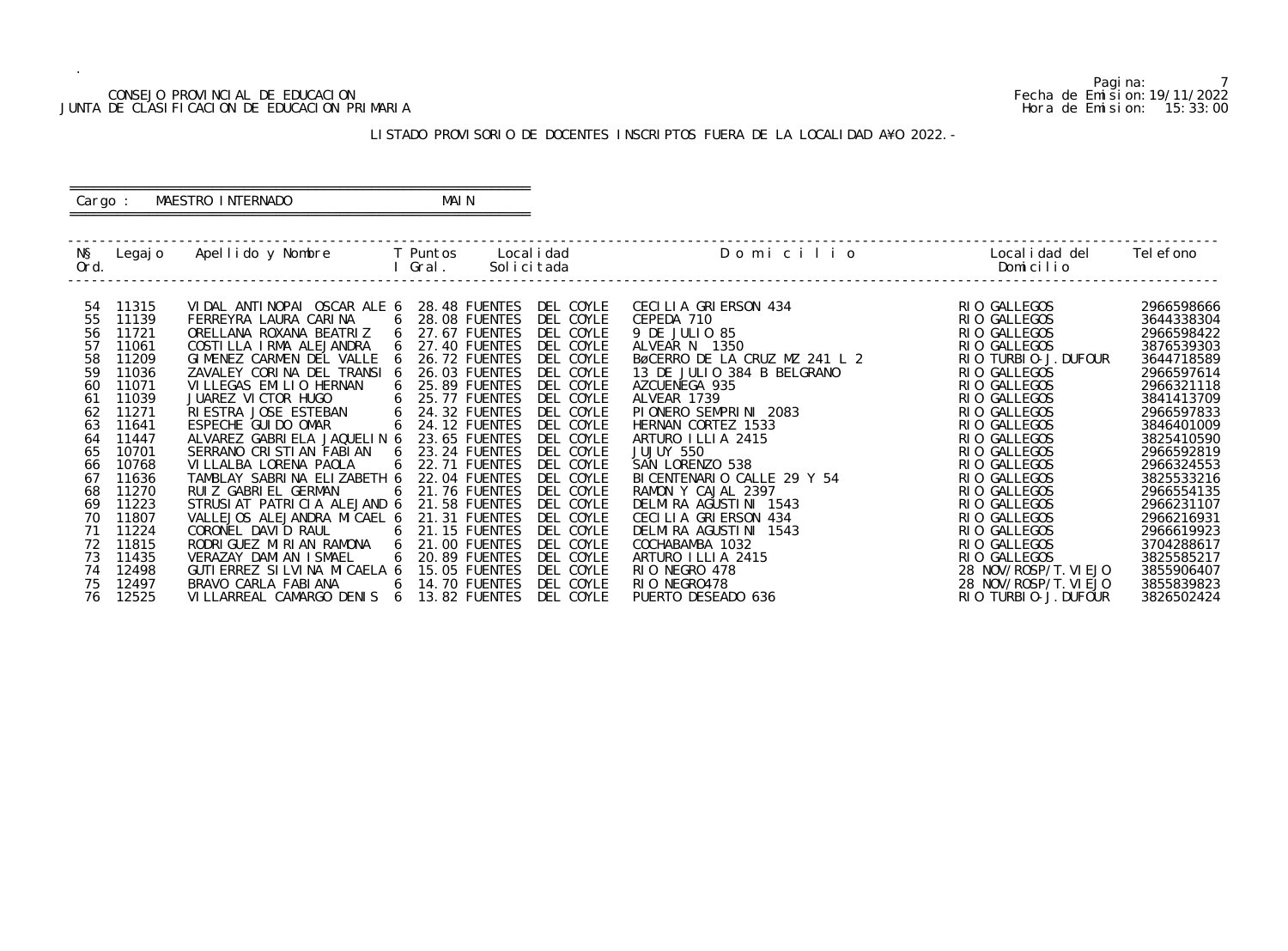# JUNTA DE CLASIFICACION DE EDUCACION PRIMARIA

.

## LISTADO PROVISORIO DE DOCENTES INSCRIPTOS FUERA DE LA LOCALIDAD A¥O 2022.-

Pagina: 8<br>Fecha de Emision: 19/11/2022 CONSEJO PROVINCIAL DE EDUCACION Fecha de Emision:19/11/2022 o Localidad del Telefono<br>Domicilio ------------------------------------------------------------------------------------------------------------------------------------------------- 28 NOV/ROSP/T. VIEJO 2966413347<br>RIO TURBIO-J. DUFOUR 2966511460<br>RIO GALLEGOS 2966385687 2 11386 RIO TURBIO-J.DUFOUR<br>23.96 FUENTES RIO GALLE FRANCISCO POINT ------------------------------------------------------------------------------------------------------------------------------------------------- -------------------------------------------------------------------------------------------------------------------------------------------------

| Cargo :                                                      | MAESTRO ESP. EDUC. ARTI STI CA: PLASTI CA MDEE                            |                                                                                                  |                                                                                  |                                                               |                                        |
|--------------------------------------------------------------|---------------------------------------------------------------------------|--------------------------------------------------------------------------------------------------|----------------------------------------------------------------------------------|---------------------------------------------------------------|----------------------------------------|
| NŞ<br>Legaj o<br>Ord.                                        | Apellido y Nombre                                                         | Local i dad<br>T Puntos<br>Gral.<br>Solicitada                                                   | Domicilio                                                                        | Local i dad del<br>Domicilio                                  | Tel efono                              |
| 1 T 32<br>11386<br>$\overline{2}$<br>3 <sup>7</sup><br>11971 | RAMOS ELBA YOLANDA<br>ESPINOSA SANDRA LILIANA<br>OYARZO MIRANDA VANESA G. | DEL COYLE<br>9 42.93 FUENTES<br>9 33.96 FUENTES<br>DEL COYLE<br>9 30.56 FUENTES<br>DEL COYLE     | PAPA FRANCISCO 1209<br>FRANCISCO POIVRE - CASA 14<br>B SAN BENITO MZA 55 CASA 08 | 28 NOV/ROSP/T. VI EJO<br>RIO TURBIO-J. DUFOUR<br>RIO GALLEGOS | 2966413347<br>2966511460<br>2966385687 |
| Cargo:                                                       | PES ED. ARTISTICA: PLASTICO VISUAL PVEG                                   |                                                                                                  |                                                                                  |                                                               |                                        |
| NŞ<br>Legaj o<br>Ord.                                        | Apellido y Nombre                                                         | T Puntos<br>Local i dad<br>Solicitada<br>l Gral.                                                 | Domicilio                                                                        | Local i dad del<br>Domicilio                                  | Tel efono                              |
| T 32<br>11386<br>11971                                       | RAMOS ELBA YOLANDA<br>ESPINOSA SANDRA LILIANA<br>OYARZO MIRANDA VANESA G. | DEL COYLE<br>9 42.93 FUENTES<br>9 33.96 FUENTES<br>DEL COYLE<br>30.56 FUENTES<br>DEL COYLE<br>-9 | PAPA FRANCISCO 1209<br>FRANCISCO POIVRE - CASA 14<br>B SAN BENITO MZA 55 CASA 08 | 28 NOV/ROSP/T. VI EJO<br>RIO TURBIO-J. DUFOUR<br>RIO GALLEGOS | 2966413347<br>2966511460<br>2966385687 |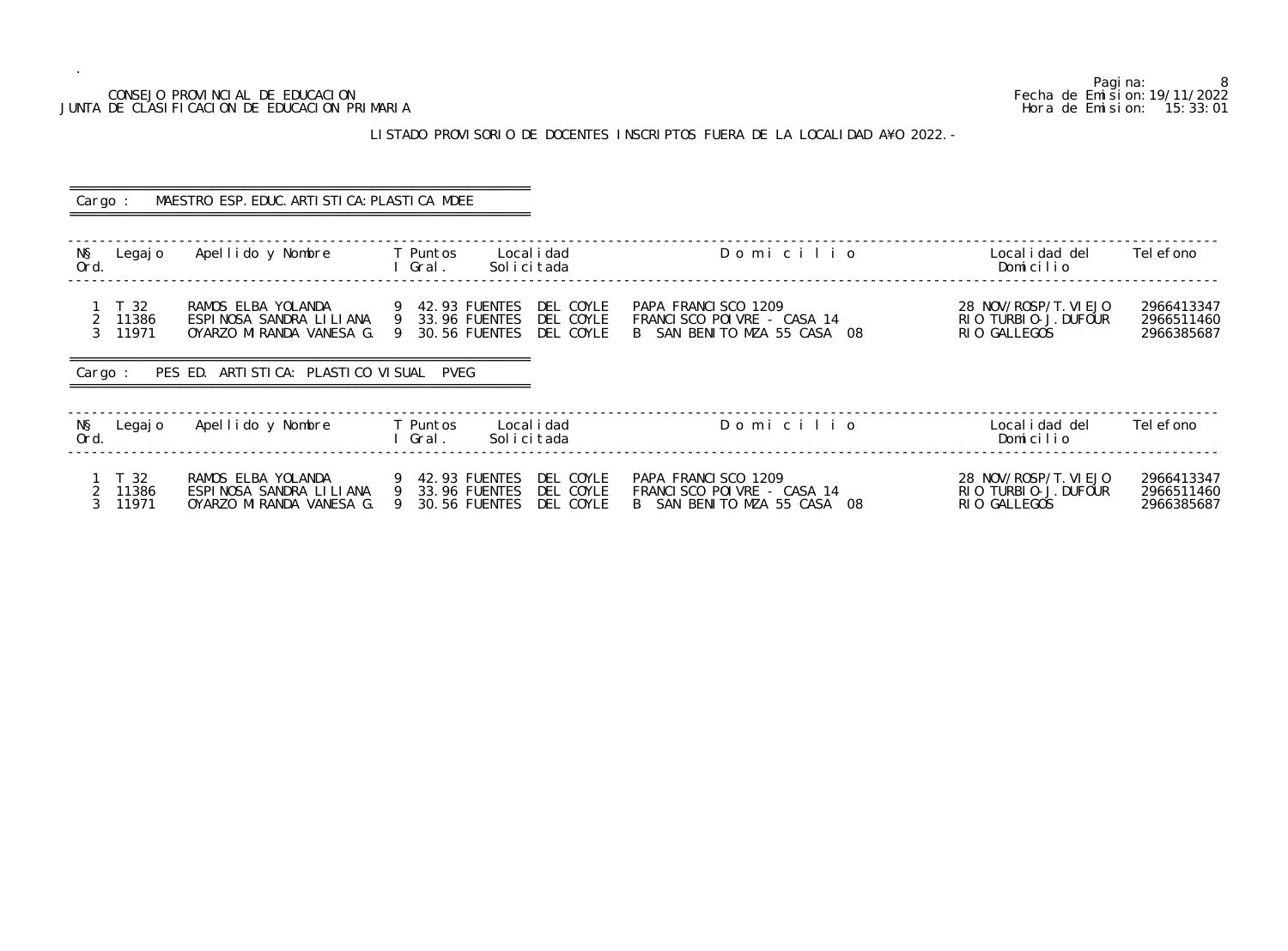### CONSEJO PROVINCIAL DE EDUCACION JUNTA DE CLASIFICACION DE EDUCACION PRIMARIA

.

## LISTADO PROVISORIO DE DOCENTES INSCRIPTOS FUERA DE LA LOCALI

|                                                                    | CONSEJO PROVINCIAL DE EDUCACION<br>JUNTA DE CLASIFICACION DE EDUCACION PRIMARIA                 | Pagi na:<br>Fecha de Emi si on: 19/11/2022                                                                                               | 9<br>Hora de Emision: 15:33:02                                                                                   |                                                                                |                                                      |
|--------------------------------------------------------------------|-------------------------------------------------------------------------------------------------|------------------------------------------------------------------------------------------------------------------------------------------|------------------------------------------------------------------------------------------------------------------|--------------------------------------------------------------------------------|------------------------------------------------------|
|                                                                    |                                                                                                 |                                                                                                                                          | LISTADO PROVISORIO DE DOCENTES INSCRIPTOS FUERA DE LA LOCALIDAD A¥O 2022. -                                      |                                                                                |                                                      |
| Cargo :                                                            | MAESTRO ESP. DE EDUCACION FISICA                                                                | MEEF                                                                                                                                     |                                                                                                                  |                                                                                |                                                      |
| NŞ<br>Legaj o<br>Ord.                                              | Apellido y Nombre                                                                               | T Puntos<br>Local i dad<br>Gral.<br>Solicitada                                                                                           | Domicilio                                                                                                        | Local i dad del<br>Domicilio                                                   | Tel efono                                            |
| T 50<br>$\overline{2}$<br>T 32<br>10548<br>11575<br>$\overline{4}$ | PARADA NESTOR GUI LLERMO<br>MININI CASTILLO ARECO<br>SORIA CRISTIAN DARIO<br>ARANDA JUAN CARLOS | DEL COYLE<br>46.20 FUENTES<br>9<br>DEL COYLE<br>34.76 FUENTES<br>9<br>DEL COYLE<br>24.84 FUENTES<br>9<br>DEL COYLE<br>23.58 FUENTES<br>9 | B 10 VI VI ENDAS CASA 5<br>LIBERTAD N 379<br>BICENTENARIO II MZA. 478 PARCELA 4<br>MARCELINO ALVAREZ 354 DEPTO A | 28 NOV/ROSP/T. VI EJO<br>28 NOV/ROSP/T. VI EJO<br>RIO GALLEGOS<br>RIO GALLEGOS | 2966504241<br>2966305642<br>2966597149<br>2966765648 |
| Cargo :                                                            | ASIST. MEDIOS A/C GAB. DE INFORMATICA MINF                                                      |                                                                                                                                          |                                                                                                                  |                                                                                |                                                      |
| NŞ<br>Legaj o<br>Ord.                                              | Apellido y Nombre                                                                               | T Puntos<br>Local i dad<br>Solicitada<br>Gral.                                                                                           | Domicilio                                                                                                        | Local i dad del<br>Domicilio                                                   | Tel efono                                            |
| 10744                                                              | GARAY RAUL ARMANDO                                                                              | 3 27.14 FUENTES DEL COYLE                                                                                                                | RIO NEGRO N 478                                                                                                  | 28 NOV/ROSP/T. VI EJO                                                          | 2966691957                                           |
| Cargo :                                                            | PES EDUCACION TECNOLOGICA                                                                       | <b>ETEG</b>                                                                                                                              |                                                                                                                  |                                                                                |                                                      |
| N§<br>Ord<br>Legaj o                                               | Apellido y Nombre                                                                               | Local i dad<br>T Puntos<br>Solicitada<br>Gral.                                                                                           | Domicilio                                                                                                        | Local i dad del<br>Domicilio                                                   | Tel efono                                            |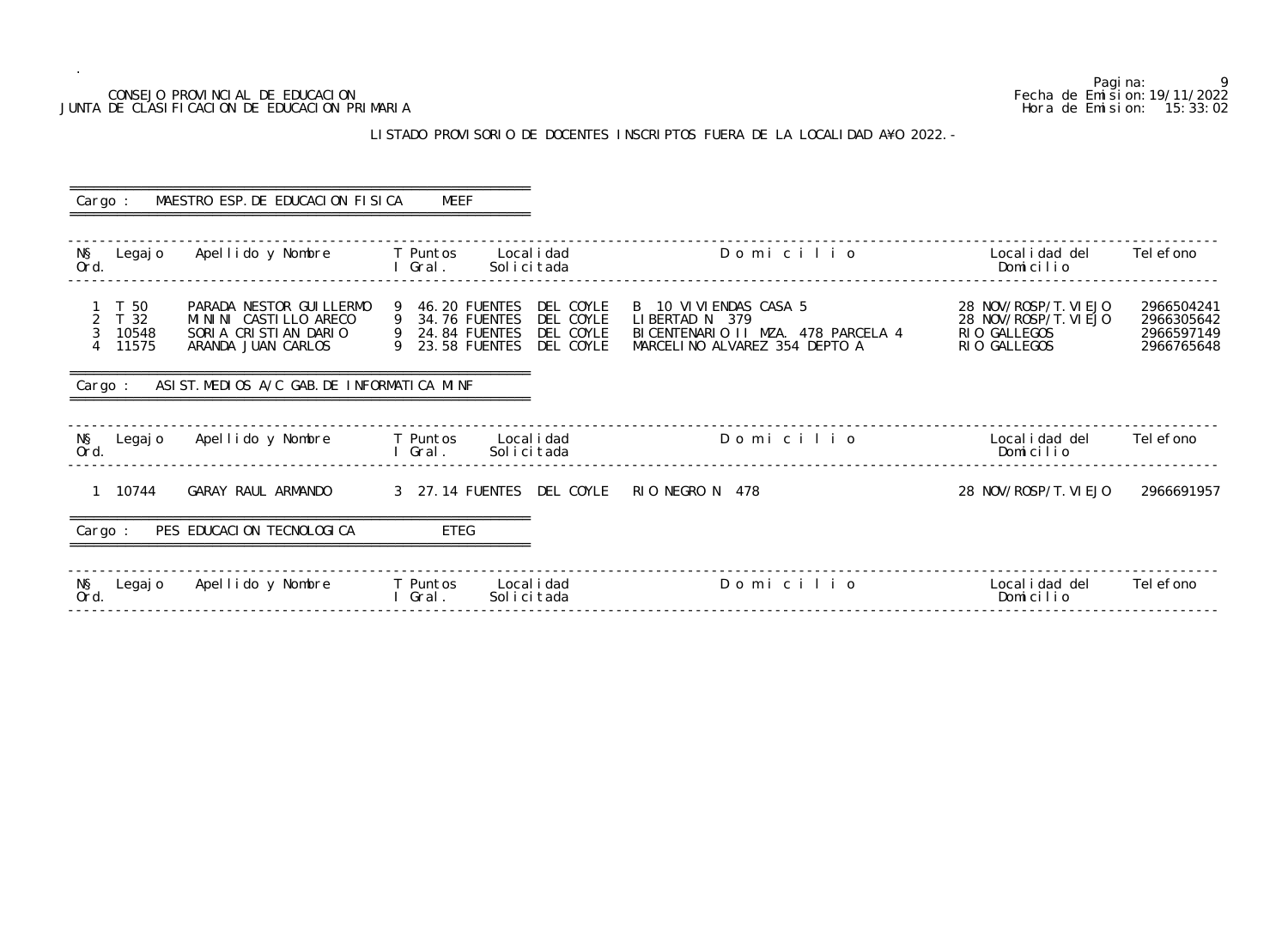## LISTADO PROVISORIO DE DOCENTES INSCRIPTOS FUERA DE LA LOCALIDAD A¥O 2022. -

### CONSEJO PROVINCIAL DE EDUCACION Fecha de Emision:19/11/2022 JUNTA DE CLASIFICACION DE EDUCACION PRIMARIA

 ========================================================== Cargo : PES EDUCACION TECNOLOGICA ETEG ========================================================== ------------------------------------------------------------------------------------------------------------------------------------------------- N§ Legajo Apellido y Nombre T Puntos Localidad Domicili<br>Ord. I Gral. Solicitada I Gral. ------------------------------------------------------------------------------------------------------------------------------------------------- 1 T 32/50 GALLEGUILLO JOSE PAUL 9 42.14 FUENTES DEL COYLE B SAN MARTIN - CALLE USHUAIA N 1959 28 NOV/ROSP/T.VIEJO 2966342928 2 T 67/32 MOYANO CRISTINA DEL VALLE 9 37.84 FUENTES DEL COYLE B SAN MARTIN - MZA N 127 28 NOV/ROSP/T.VIEJO 0 3 11505 MIRANDA ALEJANDRA EDITH 9 24.89 FUENTES DEL COYLE 4 DE DICIEMBRE 121 RIO TURBIO-J.DUFOUR 3841436899 4 12353 TORREZ MARIEL MAIDEM 9 17.82 FUENTES DEL COYLE CORDOBA 1602 28 NOV/ROSP/T.VIEJO 3705083156 ========================================================== Cargo : PES FORMACION ETICA Y CIUDADANA FEGB ========================================================== ------------------------------------------------------------------------------------------------------------------------------------------------- N§ Legajo Apellido y Nombre T Puntos Localidad Domicili Ord. I Gral. Solicitada Domicilio ------------------------------------------------------------------------------------------------------------------------------------------------- 1 10131 NUNO CARLOS FIDEL 9 40.63 FUENTES DEL COYLE B NEWBERY CASA 10 RIO GALLEGOS 2966596082 2 11746 ANADON ALAN GABRIEL 9 20.13 FUENTES DEL COYLE PREF. NAVAL ARG 525 RIO GALLEGOS 2966512466

Pagina: 10<br>Fecha de Emision: 19/11/2022

| O   |      | Local i dad del<br>Domicilio                                                                    | Tel efono                                                  |
|-----|------|-------------------------------------------------------------------------------------------------|------------------------------------------------------------|
| IAN | 1959 | 28 NOV/ROSP/T. VI EJO<br>28 NOV/ROSP/T. VI EJO<br>RIO TURBIO-J. DUFOUR<br>28 NOV/ROSP/T. VI EJO | 2966342928<br>$\left( \right)$<br>3841436899<br>3705083156 |
| O   |      | Local i dad del<br>Domicilio                                                                    | Tel efono                                                  |
|     |      | RIO GALLEGOS                                                                                    | 2966596082                                                 |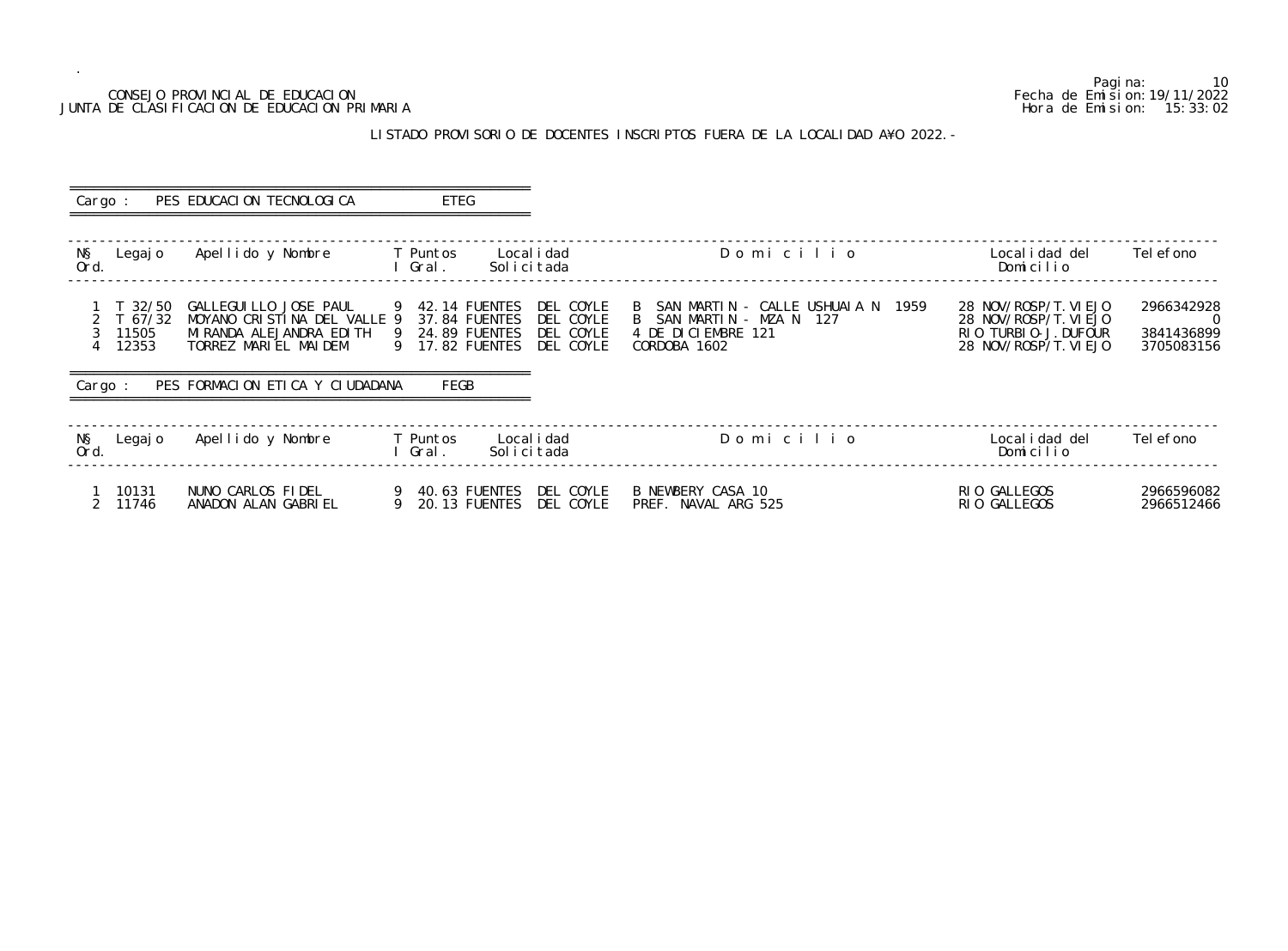# CONSEJO PROVINCIAL DE EDUCACION Fecha de Emision:19/11/2022 JUNTA DE CLASIFICACION DE EDUCACION PRIMARIA

Pagina: 11

| O            | Localidad del Telefono<br>Domicilio           |                          |
|--------------|-----------------------------------------------|--------------------------|
|              |                                               |                          |
|              | RIO TURBIO-J. DUFOUR<br>LAS VEGAS             | 2966683614<br>2966489314 |
|              | RIO GALLEGOS                                  | 15693424                 |
|              | 28 NOV/ROSP/T. VI EJO                         | 2966690534               |
|              | 28 NOV/ROSP/T. VI EJO                         | 482737                   |
|              | 28 NOV/ROSP/T. VI EJO                         | 2966460339               |
|              | RIO GALLEGOS                                  | 2966638703               |
| LOS ANTIGUOS | LOS ANTI GUOS                                 | 2976237618               |
| CASA 70      | RIO GALLEGOS                                  | 15552413                 |
|              | 28 NOV/ROSP/T.VIEJO                           | 2966560879               |
|              | RIO GALLEGOS                                  | 436498                   |
|              | 28 NOV/ROSP/T. VI EJO                         | 15625231                 |
|              | RIO GALLEGOS                                  | 2966693022               |
| LOTE 15      | TURBI 0-J. DUFOUR<br>RI 0                     | 2966671635               |
|              | RIO TURBIO-J. DUFOUR                          | 421913                   |
|              | GALLEGOS<br>RI 0                              | 15524996                 |
|              | GALLEGOS<br>RI 0<br>TURBI 0-J. DUFOUR<br>RI 0 | 436509<br>2966630156     |
| 0SCO         | TURBI 0-J. DUFOUR<br>RI 0                     | 2902410221               |
|              | <b>LAS</b><br>HERAS                           | 154286490                |
|              | TURBI 0-J. DUFOUR<br>RI 0                     | 1162667610               |
| 179          | TURBI 0-J. DUFOUR<br>RI 0                     | 2966488314               |
|              | <b>LAS</b><br>HERAS                           | 154744760                |
|              | TURBI 0-J. DUFOUR<br>RI 0                     | 2902402042               |
|              | LAS.<br>VEGAS                                 | 15647463                 |

#### LISTADO PROVISORIO DE DOCENTES INSCRIPTOS FUERA DE LA LOCALIDAD A¥O 2022.-

 ------------------------------------------------------------------------------------------------------------------------------------------------- N§ Legajo Apellido y Nombre T Puntos Localidad Domicilion Ord. I Gral. Solicitada Domicilio ------------------------------------------------------------------------------------------------------------------------------------------------- 1 10012 TINTE MARISEL PASTORA 9 55.05 FUENTES DEL COYLE BEVA PERON DPTO 2<br>2 T 26 CHARLES IRENE CAROLINA 9 50.38 FUENTES DEL COYLE TUCUMAN N 61 EDIFII 4 A 2 T 26 CHARLES IRENE CAROLINA 9 50.38 FUENTES DEL COYLE TUCUMAN N 61 EDIF II 4 A<br>3 T 38 DAZA SONIA 9 47.18 FUENTES DEL COYLE B SAN BENITO MZA 430 LOTE 3 T 38 DAZA SONIA 9 47.18 FUENTES DEL COYLE B SAN BENITO MZA 430 LOTE 1 RIO GALLEGOS 15693424 4 T 67 AGUERO DIAZ LAURA IRIS 9 46.64 FUENTES DEL COYLE<br>5 T 67 DONAIRE MYRIAM MARCELA 9 46.19 FUENTES DEL COYLE 5 T 67 DONAIRE MYRIAM MARCELA 9 46.19 FUENTES DEL COYLE B 100 VIVIENDAS CASA 93<br>6 T 32 CASTILLO ARECO OLGA ESTEL 9 46.13 FUENTES DEL COYLE LIBERTAD 379 6 T 32 CASTILLO ARECO OLGA ESTEL 9 46.13 FUENTES DEL COYLE LIBERTAD 379<br>7 T 10 NARANJO MARIANA BEATRIZ 9 45.45 FUENTES DEL COYLE OSVALDO PEREZ 402 7 T 10 NARANJO MARIANA BEATRIZ 9 45.45 FUENTES DEL COYLE OSVALDO PEREZ 402<br>8 10174 SANTANA GUTIERREZ CARLOS 9 45.41 FUENTES DEL COYLE PATAGONIA ARGENTINA N 14 – 8 10174 SANTANA GUTIERREZ CARLOS 9 45.41 FUENTES DEL COYLE<br>9 T 39 LARA GLORIA VIVIANA 9 45.12 FUENTES DEL COYLE<br>10 T 67 BEJARANO MIRTA MATILDE 9 44.98 FUENTES DEL COYLE 9 T 39 LARA GLORIA VIVIANA 9 45.12 FUENTES DEL COYLE HORACIO PIRULO ALVARE4Z 464<br>10 T 67 BEJARANO MIRTA MATILDE 9 44.98 FUENTES DEL COYLE JUAN ENRIQUE FETTE N 2212 10 T 67 BEJARANO MIRTA MATILDE 9 44.98 FUENTES DEL COYLE JUAN ENRIQUE FETTE N 2212<br>11 T 19 GOMEZ ANA LIA 9 44.97 FUENTES DEL COYLE CORDOBA N 368 DPTO 6<br>12 TAD 7 ITUARTE JORGE OSVALDO 9 44.68 FUENTES DEL COYLE HIPOLITO IRIG 11 T 19 GOMEZ ANA LIA 9 44.97 FUENTES DEL COYLE CORDOBA N 368 DPTO 6 RIO GALLEGOS 436498 12 TAD 7 ITUARTE JORGE OSVALDO 9 44.68 FUENTES DEL COYLE HIPOLITO IRIGOYEN 1032 28 NOV/ROSP/T.VIEJO 15625231 13 T 78 LEDESMA SANDRA ROSA 9 44.16 FUENTES DEL COYLE OSCAR SMITH 229 RIO GALLEGOS 2966693022 14 T 60 CHOCOBAR REINA ISABEL 9 44.15 FUENTES DEL COYLE B LOS LUPINOS - MZA 156 - LOTE 15 RIO TURBIO-J.DUFOUR 2966671635 15 T 60 ARAVENA NEIVA EDI 9 43.97 FUENTES DEL COYLE B LAS LENGAS CASA N 1 RIO TURBIO-J.DUFOUR 421913 16 T 39 FLORES VILLAGRA GABRIELA 9 43.97 FUENTES DEL COYLE B 46 VIV BALLARDINI 285 RIO GALLEGOS 15524996 17 T 39 TRAYO GUILLERMO VIDAL 9 42.94 FUENTES DEL COYLE CA ADON LEON N 724 RIO GALLEGOS 436509 18 T 30 OBANDO LILIANA CLAUDIA 9 42.57 FUENTES DEL COYLE B LOS TREBOLES CASA N 289 RIO TURBIO-J.DUFOUR 2966630156 19 T 30 GONZALEZ MARIELA A 9 42.53 FUENTES DEL COYLE AV. LOS MINEROS 71 B DON BOSCO RIO TURBIO-J.DUFOUR 2902410221 20 T 53 ORTEGA FANNY DEL CARMEN 9 42.53 FUENTES DEL COYLE B GUEMES MZA 198 SOLAR 8 LAS HERAS 154286490 21 T 67 PAUCH RAQUEL BEATRIZ 9 42.00 FUENTES DEL COYLE LAS HERAS S/N RIO TURBIO-J.DUFOUR 1162667610 20 T 53 GONZALLZ MAN LLA CARMEN 9 42.53 FUENTES DEL COYLE AV. LUS MINEROS / BOLAR 8<br>21 T 67 PAUCH RAQUEL BEATRIZ 9 42.00 FUENTES DEL COYLE LAS HERAS S/N<br>22 TAD 3 ESPINOZA CARLOS AUGUSTO D 9 41.80 FUENTES DEL COYLE B LOS LU 23 T 84 CARDENAS EDGARDO GUILLERM 9 41.78 FUENTES DEL COYLE B GUEMES MZA 188 C 06<br>24 8511 GILABERT NORMA BEATRIZ 9 41.29 FUENTES DEL COYLE GOB LOLOS C4 Bø TREBOLES 24 8511 GILABERT NORMA BEATRIZ 9 41.29 FUENTES DEL COYLE<br>25 4899 SANTUCHO RAMON LUIS MARIA 9 41.11 FUENTES DEL COYLE SANTUCHO RAMON LUIS MARIA 9 41.11 FUENTES DEL COYLE B SAN BENITO MZ 82 LOTE 10

#### ========================================================== Cargo : MAESTRO DE SECCION ADULTOS MSAD ==========================================================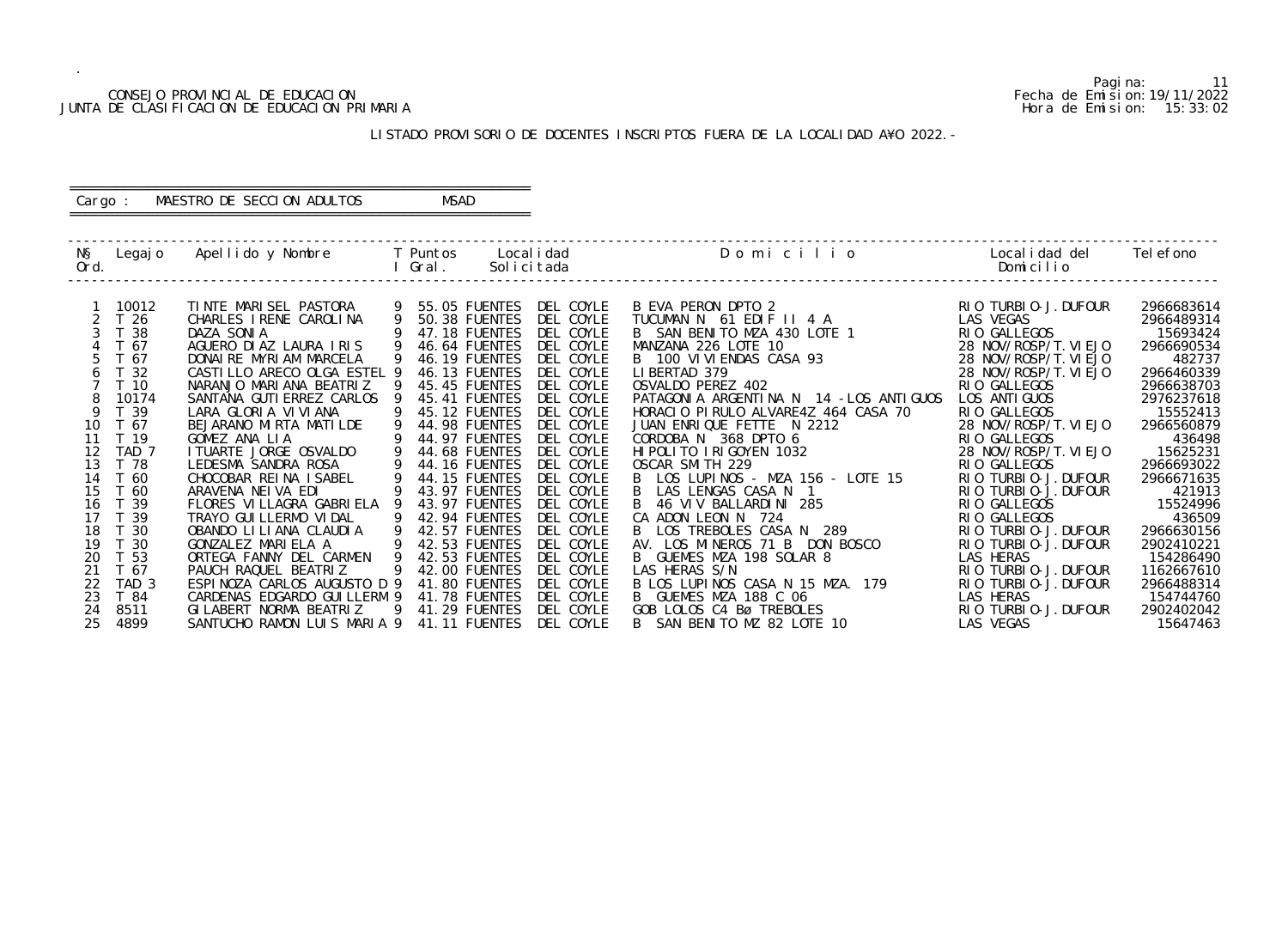## CONSEJO PROVINCIAL DE EDUCACION (CONSEJO PROVINCIAL DE EDUCACION FECHA DE ENTRE EN ENTRE EN ENTRE EN ENTRE EN<br>DE CLASIFICACION DE EDUCACION PRIMARIA (CONSERVENTE EN ENTRE EN ENTRE EN ENTRE EN ENGLACION DE ENTRE EN ENTRE JUNTA DE CLASIFICACION DE EDUCACION PRIMARIA

.

Pagina: 12

|                       | Localidad del Telefono<br>Domicilio    |                          |
|-----------------------|----------------------------------------|--------------------------|
| TA. BAJA "B"          | RIO GALLEGOS                           | 2966439591               |
|                       | EL CHALTEN                             | 493129                   |
|                       | RI 0<br><b>GALLEGOS</b>                | 15521654                 |
|                       | LAS VEGAS                              | 3885717494               |
|                       | RI 0<br>GALLEGOS                       | 15538534                 |
| 121<br>N              | TURBI 0-J. DUFOUR<br>RI 0              | 2966674285               |
|                       | RI 0<br><b>GALLEGOS</b>                | 2902411384               |
|                       | 28 NOV/ROSP/T. VI EJO                  | 15613143                 |
|                       | GALLEGOS<br>RI 0                       | 2966601784               |
|                       | GALLEGOS<br>RI 0                       | 15660630                 |
|                       | TURBI 0-J. DUFOUR<br>RI 0              | 421906                   |
| I NOS                 | <b>VEGAS</b><br>LAS                    | 2966224329               |
|                       | <b>GALLEGOS</b><br>RI 0                | 2966318629               |
|                       | LAS VEGAS                              | 15657700                 |
|                       | 28 NOV/ROSP/T. VI EJO                  | 3846411265               |
|                       | TURBI 0-J. DUFOUR<br>RI 0.             | 2966471968               |
|                       | LAS HERAS<br>TURBI 0-J. DUFOUR<br>RI 0 | 2974752559<br>2966279962 |
| EDIFICIO <sub>3</sub> | GALLEGOS<br>RI 0                       | 2966324955               |
|                       | TURBI 0-J. DUFOUR<br>RI 0              | 2966274259               |
|                       | PUERTO SAN JULIAN                      | 3855911121               |
|                       | <b>GALLEGOS</b><br>RI 0                | 2966212165               |
|                       | <b>GALLEGOS</b><br>RI 0                | 3846401009               |
| 2                     | TURBI 0-J. DUFOUR<br>RI                | 3644718589               |
|                       | <b>GALLEGOS</b><br>RI 0                | 2966592819               |

#### LISTADO PROVISORIO DE DOCENTES INSCRIPTOS FUERA DE LA LOCALIDAD A¥O 2022.-

 ------------------------------------------------------------------------------------------------------------------------------------------------- N§ Legajo Apellido y Nombre T Puntos Localidad Domicilion Ord. I Gral. Solicitada Domicilio ------------------------------------------------------------------------------------------------------------------------------------------------- 26 T 58 RISSO PATRON SELVA SUSANA 9 41.04 FUENTES DEL COYLE JOSE INGENIEROS N 2590 - PTA. BAJA "B" RIO GALLEGOS 2966439591 27 9637 ORTIZ CALIVAR PAOLA YANIN 9 40.48 FUENTES DEL COYLE LAGO DEL DESIERTO EL CHALTEN 493129 28 T 83 NIEVA CECILIA DEL CARMEN 9 40.32 FUENTES DEL COYLE PREFECTURA NAVAL 466 RIO GALLEGOS 15521654 29 10036 LOPEZ MEDRANO ALBA VIRGIN 9 39.91 FUENTES DEL COYLE MUNSTER 148<br>30 7827 KRISTOF VALERIA 9 39.07 FUENTES DEL COYLE LOS POZOS 327 30 7827 KRISTOF VALERIA 9 39.07 FUENTES DEL COYLE LOS POZOS 327 RIO GALLEGOS 15538534 31 10250 LABAN MARISA ANDREA 9 39.06 FUENTES DEL COYLE HIELOS CONTINENTALES - CASA N 121 RIO TURBIO-J.DUFOUR 2966674285 32 8556 GONZA NILDA DELICIA 9 38.20 FUENTES DEL COYLE KIRCHNER 16450 RIO GALLEGOS 2902411384 33 8991 GAITAN ANALIA BETSABE 9 37.66 FUENTES DEL COYLE CALLE LA RIOJA 1322 28 NOV/ROSP/T.VIEJO 15613143 34 10609 FIGUEROA LILIANA DEL VALL 9 36.90 FUENTES DEL COYLE JUNCAL 636 RIO GALLEGOS 2966601784 35 8417 LEGUNDA JULIA PETRONA 9 36.63 FUENTES DEL COYLE RECONQUISTA 491 RIO GALLEGOS 15660630 36 9048 KORZENIECKI NOEMI ROSA 9 35.90 FUENTES DEL COYLE LOS COMARCOS 27 DTO A RIO TURBIO-J.DUFOUR 421906 37 8742 MARTINEZ ORTIZ MONICA ALE 9 35.74 FUENTES DEL COYLE MZA 140 LOTE 4 AYRES ARGENTINOS LAS VEGAS 2966224329 38 9463 ROJAS JORGE MARCELO 9 35.73 FUENTES DEL COYLE IDA KAPLUN 2341<br>39 9231 MANSILLA VALERIA NOEMI 9 34.98 FUENTES DEL COYLE JARAMILLO 287 39 9231 MANSILLA VALERIA NOEMI 9 34.98 FUENTES DEL COYLE JARAMILLO 28<br>7 40 9671 SUAREZ DIEGO ARISTIDE 9 34.67 FUENTES DEL COYLE CHACRA 73 B 40 9671 SUAREZ DIEGO ARISTIDE 9 34.67 FUENTES DEL COYLE CHACRA 73 B<br>41 9689 ESPINOZA CLAUDIO FABIAN 9 34.53 FUENTES DEL COYLE CASA 15 - B LOS LUPINOS 41 9689 ESPINOZA CLAUDIO FABIAN 9 34.53 FUENTES DEL COYLE<br>42 T 34 DELGADO IRMA DEL VALLE 9 31.78 FUENTES DEL COYLE 42 T 34 DELGADO IRMA DEL VALLE 9 31.78 FUENTES DEL COYLE BøLAS AMERICAS MZ 406 S 20<br>43 10114 VILLALBA PEDRO EDUARDO 9 31.77 FUENTES DEL COYLE B LOS ¥IRES 147 43 10114 VILLALBA PEDRO EDUARDO 9 31.77 FUENTES DEL COYLE B LOS ¥IRES 147 RIO TURBIO-J.DUFOUR 2966279962 44 11135 REINOSO SUSANA CAROLINA 9 31.71 FUENTES DEL COYLE LAS HERAS N 561 - 2 "A" - EDIFICIO 3 RIO GALLEGOS 2966324955 45 10725  OVEJERO LORENA PAOLA 9 31.16 FUENTES DEL COYLE LA PAMPA 678 RIO TURBIO-J.DUFOUR 2966274259 46 8831 GALARZA ARIEL HERNAN 9 30.88 FUENTES DEL COYLE PUEYRREDON 406 PUERTO SAN JULIAN 3855911121 47 8045 MOLINA JUANA MABEL 9 30.85 FUENTES DEL COYLE ESPA A 173 RIO GALLEGOS 2966212165 48 11641 ESPECHE GUIDO OMAR 9 29.87 FUENTES DEL COYLE HERNAN CORTEZ 1533 RIO GALLEGOS 3846401009 49 11209 GIMENEZ CARMEN DEL VALLE 9 29.72 FUENTES DEL COYLE BøCERRO DE LA CRUZ MZ 241 L 2 RIO TURBIO-J.DUFOUR 3644718589 50 10701 SERRANO CRISTIAN FABIAN 9 29.54 FUENTES DEL COYLE JUJUY 550

#### ========================================================== Cargo : MAESTRO DE SECCION ADULTOS MSAD ==========================================================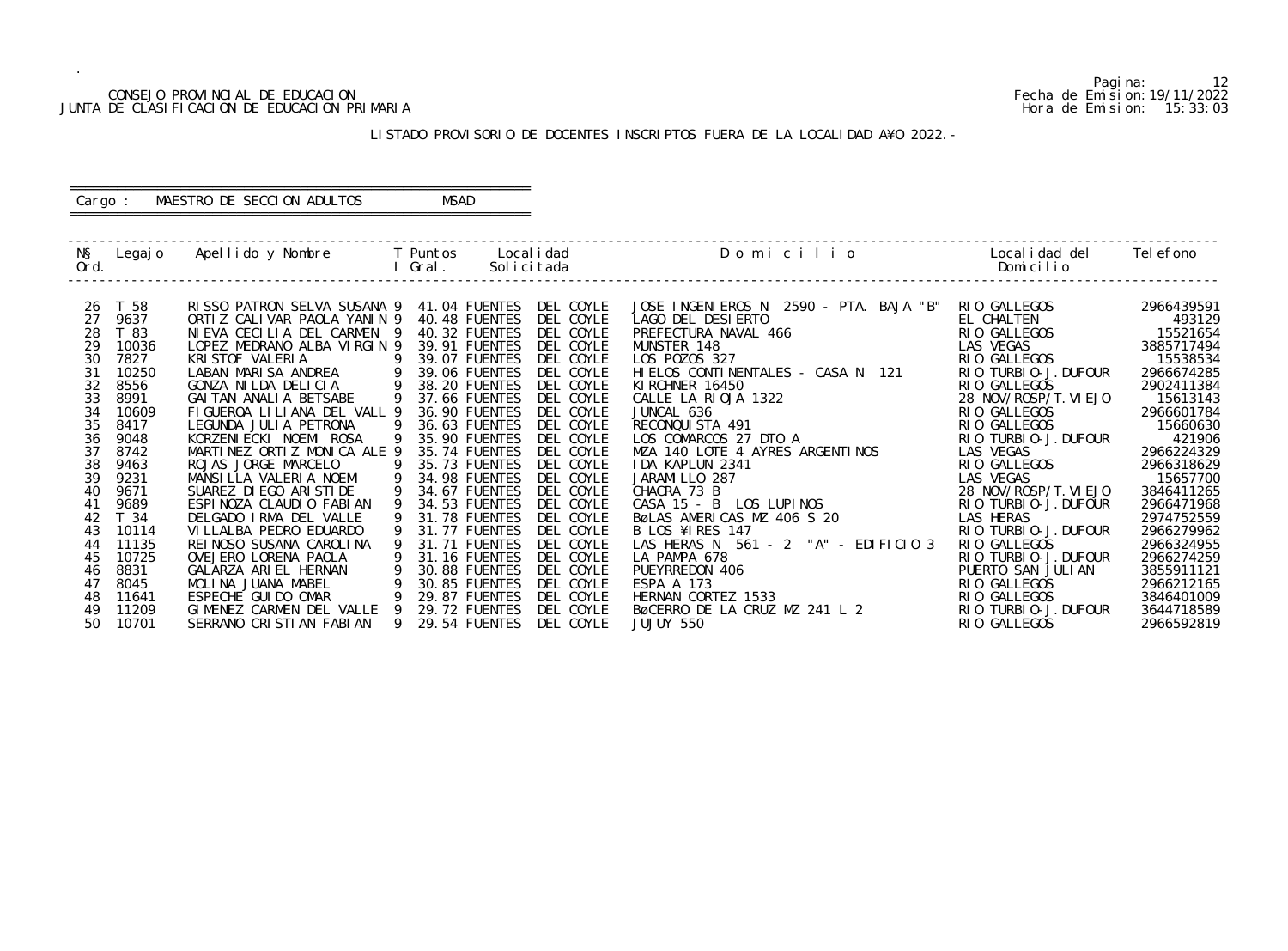#### CONSEJO PROVINCIAL DE EDUCACION Fecha de Emision:19/11/2022 JUNTA DE CLASIFICACION DE EDUCACION PRIMARIA Hora de Emision: 15:33:04

# LISTADO PROVISORIO DE DOCENTES INSCRIPTOS FUERA DE LA LOCALIDAD A¥O 2022.-

| Cargo :                                                                                                                                                       | MAESTRO DE SECCION ADULTOS                                                                                                                                                                                                                                                       | MSAD                                                                                                                                                                                                                                                                                                                                        |                                                                                                                                                                                                       |                                                                                                                                                         |                                                                                                                                          |
|---------------------------------------------------------------------------------------------------------------------------------------------------------------|----------------------------------------------------------------------------------------------------------------------------------------------------------------------------------------------------------------------------------------------------------------------------------|---------------------------------------------------------------------------------------------------------------------------------------------------------------------------------------------------------------------------------------------------------------------------------------------------------------------------------------------|-------------------------------------------------------------------------------------------------------------------------------------------------------------------------------------------------------|---------------------------------------------------------------------------------------------------------------------------------------------------------|------------------------------------------------------------------------------------------------------------------------------------------|
| NŞ<br>Legaj o<br>Ord.                                                                                                                                         | Apellido y Nombre         T Puntos     Localidad                                                                                                                                                                                                                                 | Solicitada<br>I Gral.                                                                                                                                                                                                                                                                                                                       | Domicilio                                                                                                                                                                                             | Local i dad del<br>Domicilio                                                                                                                            | Tel efono                                                                                                                                |
| 11042<br>-51<br>52<br>11139<br>53<br>9276<br>54<br>11039<br>55<br>11071<br>56<br>11036<br>57<br>11447<br>11224<br>58<br>59<br>10768<br>60<br>10200<br>Cargo : | FERREYRA LAURA CARINA<br>RIOS EDUARDO RAUL<br>JUAREZ VICTOR HUGO<br>VI LLEGAS EMILIO HERNAN<br>ZAVALEY CORINA DEL TRANSI 9<br>ALVAREZ GABRIELA JAQUELIN 9<br>CORONEL DAVID RAUL<br>VI LLALBA LORENA PAOLA<br>SALINAS MARIA RAQUEL<br>MAE. ESP. FLORI CULT., HUERTA Y JARDIN HJAR | VERAZAY SAMANTA ELIZABETH 9 29.46 FUENTES DEL COYLE<br>9 28.88 FUENTES<br>DEL COYLE<br>$9$ 28.60 FUENTES DEL COYLE<br>9 28.27 FUENTES<br>DEL COYLE<br>9 26.89 FUENTES<br>DEL COYLE<br>26.28 FUENTES<br>DEL COYLE<br>DEL COYLE<br>25.42 FUENTES<br>9 24.15 FUENTES<br>DEL COYLE<br>9 23.96 FUENTES<br>DEL COYLE<br>6 26.12 FUENTES DEL COYLE | AYOHUMA 183<br>CEPEDA 710<br>ESTANCIA GLENCROSS<br>ALVEAR 1739<br>AZCUENEGA 935<br>13 DE JULIO 384 B BELGRANO<br>ARTURO ILLIA 2415<br>DELMIRA AGUSTINI 1543<br>SAN LORENZO 538<br>BATALLA PTO ARG 344 | RIO GALLEGOS<br>RIO GALLEGOS<br>GLEN CROSS<br>RIO GALLEGOS<br>RIO GALLEGOS<br>RIO GALLEGOS<br>RIO GALLEGOS<br>RIO GALLEGOS<br>RIO GALLEGOS<br>LAS VEGAS | 2966538273<br>3644338304<br>3841411927<br>3841413709<br>2966321118<br>2966597614<br>3825410590<br>2966619923<br>2966324553<br>3865538860 |
| NŞ<br>Ord.                                                                                                                                                    | Legajo Apellido y Nombre     T Puntos                                                                                                                                                                                                                                            | Local i dad<br>l Gral.<br>Solicitada                                                                                                                                                                                                                                                                                                        | Domicilio                                                                                                                                                                                             | Local i dad del<br>Domicilio                                                                                                                            | Tel efono                                                                                                                                |
| 1 9151                                                                                                                                                        | MANSILLA JOSE JAVIER                                                                                                                                                                                                                                                             | 3 33.69 FUENTES DEL COYLE PJE EL CHALTEN 46                                                                                                                                                                                                                                                                                                 |                                                                                                                                                                                                       | LOS ANTI GUOS                                                                                                                                           | 491219                                                                                                                                   |

Pagina: 13<br>Fecha de Emision: 19/11/2022<br>Hora de Emision: 15:33:04